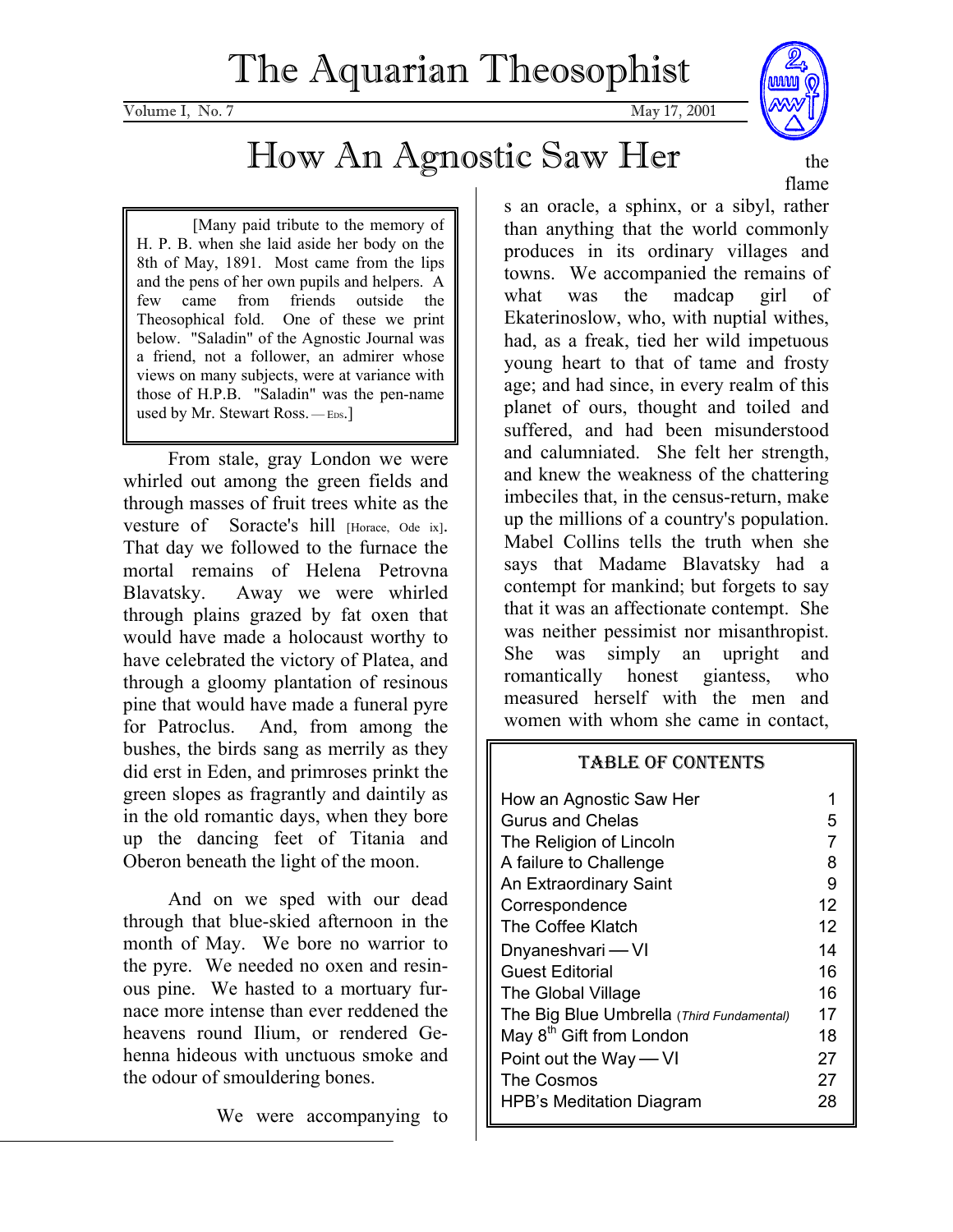and felt the contrast, and was not hypocrite enough to pretend she did not feel it. But she did not call even those who reviled and wronged her by a more bitter epithet than "flapdoodles." Such assailants as even the Coulombs and Dr. Coues she referred to with expressions, equivalent to "Father, forgive them, for they know not what they do," even when these assailants were doing their best to cut her, soul and body, with numerous and ghastly wounds, and to fill them with salt and salve them with vitriol.

She had no more rancour against the "flapdoodles" than I have against my butt, "Mr. John Smith, nonconformist and cheesemonger;" and my ill-will towards him is shown by my working away for him year after year barring up my path to literary renown and worldly success, and becoming prematurely blind and grey-haired, wrinkled and old, for his sake. If Madame Blavatsky, like every other ambitious man and woman, had flattered the "flapdoodles" and catered to their prejudices, they would have paid her for her services and awarded her the kind of excellently stale character that would obtain one a situation as a Methodist preacher, But she was not one of the Methodist preacher type, and they give her a character (vide Coues and others) that would obtain for the very devil a more exalted position in hell. She declined to place her feet in the very marks in which Mrs. Grundy trod, even as an eagle could not be made to walk for leagues on the hoof-prints of an ass. She at one time amused some gapers and gazers with specimens of home-made, miracles, and these "miracles," light as a game at Nap, they elected to associate with Theosophy, which, compared with a frivolous game at Nap, is serious as the cannonading at Trafalgar. They judged her on the testimony of a snake she had warmed in her bosom, a Madame Coulomb, a renegade friend, the most venomous viper the world knows of, especially if the viper be a female one. And on the coilings and wriggling and hissings of this adder they are mean enough and mediocre enough to base devilish aspersions against the strong, brave, and simple woman with the remains of whom we travel on to the furnace at Woking. Such was the tenor of my contemplations by the way.

One in a wagon-load of uncraped mourners, I reached the crematorium. It is a red-brick building, which, in appearance, seems a mongrel between a chapel, a tile-kiln and a factory chimney. You enter by a mortuary chapel, passing through which you emerge through heavy folding doors of oak, and find yourself in an apartment, in the middle of the floor of which, and end to you, there is a great iron object like the boiler of a locomotive, but supported by and embedded in masonry. The Theosophists crowd round this boiler-looking object with anxious but decorous curiosity, to gratify which one of the attendants turned, on the end of the object, an iron snib, which left a circular orifice about the size of a crown piece, Those present looked in succession into this opening; most, I noticed, gave one quick glance, and turned away with an involuntary shudder. When it came to my turn to peep in I wondered not that my predecessors had shuddered. If Virgil or Milton or Dante had ever seen such an Inferno, they would never have written about the Inferno at all, relinquishing the theme as utterly ineffable. Inside that furnace was filled with towels of fire whisked by the arm of the very devil himself. I can look on a common furnace; but I shall never again peep through that iron eye-let into the viscera of hell.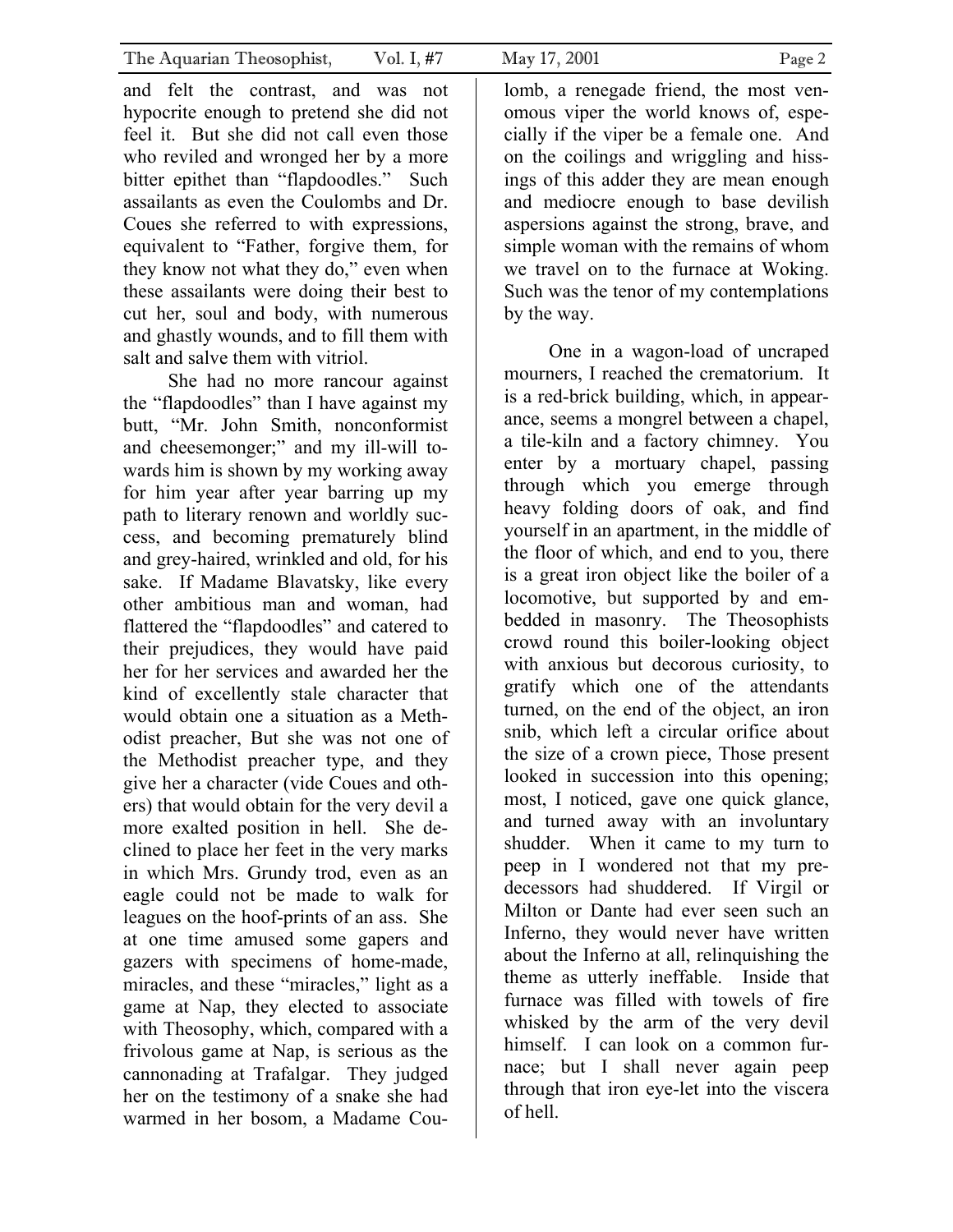As I was so contemplating, the hearse arrived and drew up on the gravel in front of the door of the mortuary chapel. Into the chapel the coffin was borne and laid upon an oaken tressel, and we all stood up and uncovered. The coffin was literally laden with and hidden in flowers, and a heavy perfume pervaded the air. Under those flowers lay the mortal remains of her who was dear to all of us, and had wielded a personal influence such as mere mediocrity, however amiable, could never have exercised. The glamour with which she evoked towards herself human respect and affection was a greater "miracle" than any her traducers have drawn our attention to. It was equalled only by the envenomed hate towards her with which she could apparently inspire her enemies. And how she could have enemies at all is a "miracle" to me; for, in spite of her tremendous attainments and unrivalled talent, she had not a vestige of pedantic assumption, and had the simple heart of a child, "Imposter" indeed! She was almost the only mortal I have ever met who was not an impostor. And the flagrant and apparent ignorance of those who style her so is contemptible. They allege that she "founded a new religion." Where and when did either she or hers make such claim? On the authority of mendacious popular gossip, they allege that the "new religion" like the baleful old mockery of a religion that is in this country, by law established, was attested by thaumaturgy and miracle. They are ignorant of the very element of Theosophy who make such a charge. Even if you were to take it for granted that, by a clever juggle, Madame Blavatsky found a tea-cup under the ground and mystically mended a trayful of broken china, the fact would have no more connection with Theosophy than Tenterden Church has with the

Goodwin Sands, or lawn tennis with

Christianity. Ye sneerers of cheap sneers, read "Isis Unveiled," "The Secret Doctrine," and the " Key to Theosophy," and you will find that Theosophy is, most likely, something too high for your comprehension, but something that is immeasurably removed from the possibility of being assisted by the legerdemain of a charlatan or the jugglery of a mountebank.

Mr. G. R. S. Mead, a young gentleman of refined features and much *spirituelle* of expression, stepped forward to the head of the coffin of her to whom he had been private secretary and attached friend. There, in the most solemn hush, he read an impressive address impressively. As his silvery voice rose and fell in melancholy cadence, I was wafted away as in a vision to the glen where—

> "In accents soft and calm, Kilmahoe gave out the psalm,"

among the heathery hills of my own loved land, to sterner and less literate heretics who were persecuted with fire and steel, even as the heretics among whom I now stood were persecuted with sneering and calumny.

But, while thus musing, the door from the crematorium into the chapel opened, and four employees, who did not look exactly like either stokers or butchers, but had some resemblance to each, entered, and in a business-like manner, went two to each end of the tressel, and, raising it by its four handles, moved off with it through the doorway. Four Theosophists who had known and loved Madame Blavatsky, and had, like myself, found the grandest and the worst-abused woman in the world identical, followed her remains through that wide doorway down to the furnace. The mass of flowers wafted us another wealth of fragrance as they disappeared, and the great door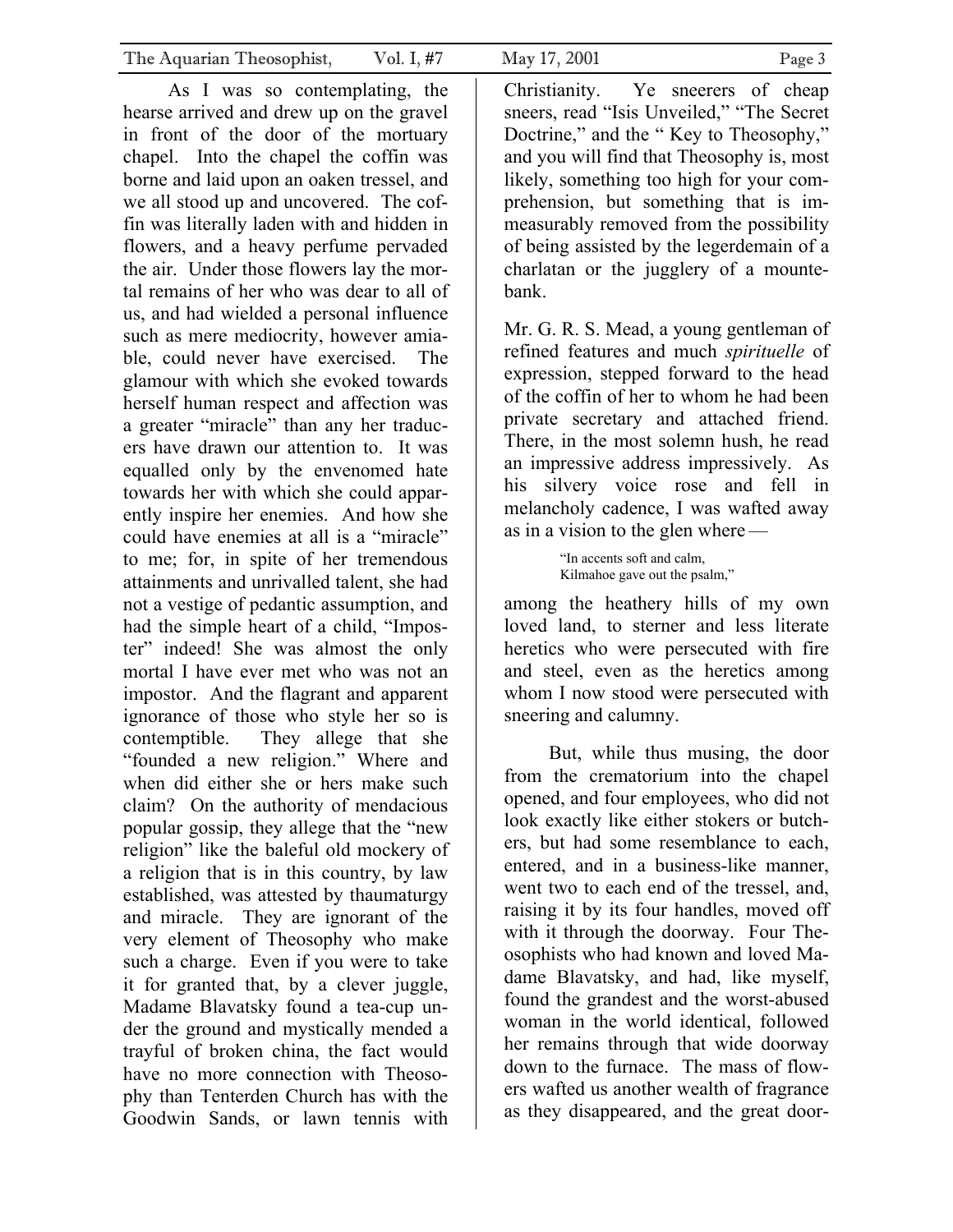way was slammed and bolted with a decisive mastery suggestive of the fall of the portcullis in Hades.

Tressel, coffin, and flowers had gone. They were now, behind that inexorable door, as also the mortal remains of the strongest, bravest, and noblest woman that shall ever grasp this poor trembling hand, all too mean and weak to write her obsequies. "Give up thy life if thou wouldst live.... Before he cast his shadow off his mortal coil, that pregnant cause of anguish and illimitable pain, in him will men a great and holy Buddha honour...... When to the Permanent is sacrificed the mutable, the prize is thine: the drop returneth whence it came. The *Open Path leads to the changeless change* — Nirvâna, the glorious state of Absoluteness, the Bliss past human thought."

Since Madame Blavatsky's arrival in England the Theosophic movement has made steady progress, principally among the influential and educated; for, like Positivism, it offers no haven of mental indolence and moral lethargy for the unlettered and unthinking. The most notable English convert is Mrs. Annie Besant, whom we always predicted would, in time, relinquish the cold *Thisworldism* of the Secularist.

Anyone with the capacity to recognize human greatness and to discern the *Shekinah* light of Genius — and this is written by one who has looked in the face of Carlyle — could not fail to know that the world held only one Madame Blavatsky. There was a charm in the sublime simplicity of her manner which drew her followers to her as the horseshoe magnet attracts the steel filings. She struck you as a square-headed, rough-featured, stout, carelessly-draped, Oliver Cromwell-looking personage, as you sat alone with her over coffee and smoking with her cigarettes of her own making; but she had that overflow of soul which falls to the lot of few, and such as might, but for superior mental fibre and balance, have impelled her, like Wiertz and Blake, to ride on steeds of fire while the multitude deemed their genius dashed with madness. Hers had been a life of storm, toil, and unrest, which had left their autographs written cruelly upon her face, and had originated or accentuated incurable illness. She kept herself among us by taking doses of arsenic which would have killed the strongest. And yet she was cheerful and sociable, incapable of an ungenerous thought, and she had not a mean drop of blood in her veins.

Her manners and mode and matter of speech were far too unconventional for the drawing-room. She could use expressions of expletive force which are compatible with dashing dragoons rather than with simpering dudes. She had that tremendous strength of idiosyncrasy which can dispense with receiving lessons in deportment from the dancing master. The feeble yew looks best when clipped and pruned; but the forest oak appears to most advantage in the possession of the full length and strength of his great arms with which he has grappled with the roaring storm.

Theosophy or no Theosophy, the most extraordinary woman of our century, or of any century, has passed away. Yesterday the world had one Madame Blavatsky — to-day it has none. The matrix of heredity and environment in which she was molded has been broken. Through the coming ages of time or eternity shall the shattered fragments of that matrix be gathered up and refixed, and another Helena Petrovna Hahn be born upon the earth, when the earth is sane enough not to misunderstand her, to persecute her, and seek to bury her name in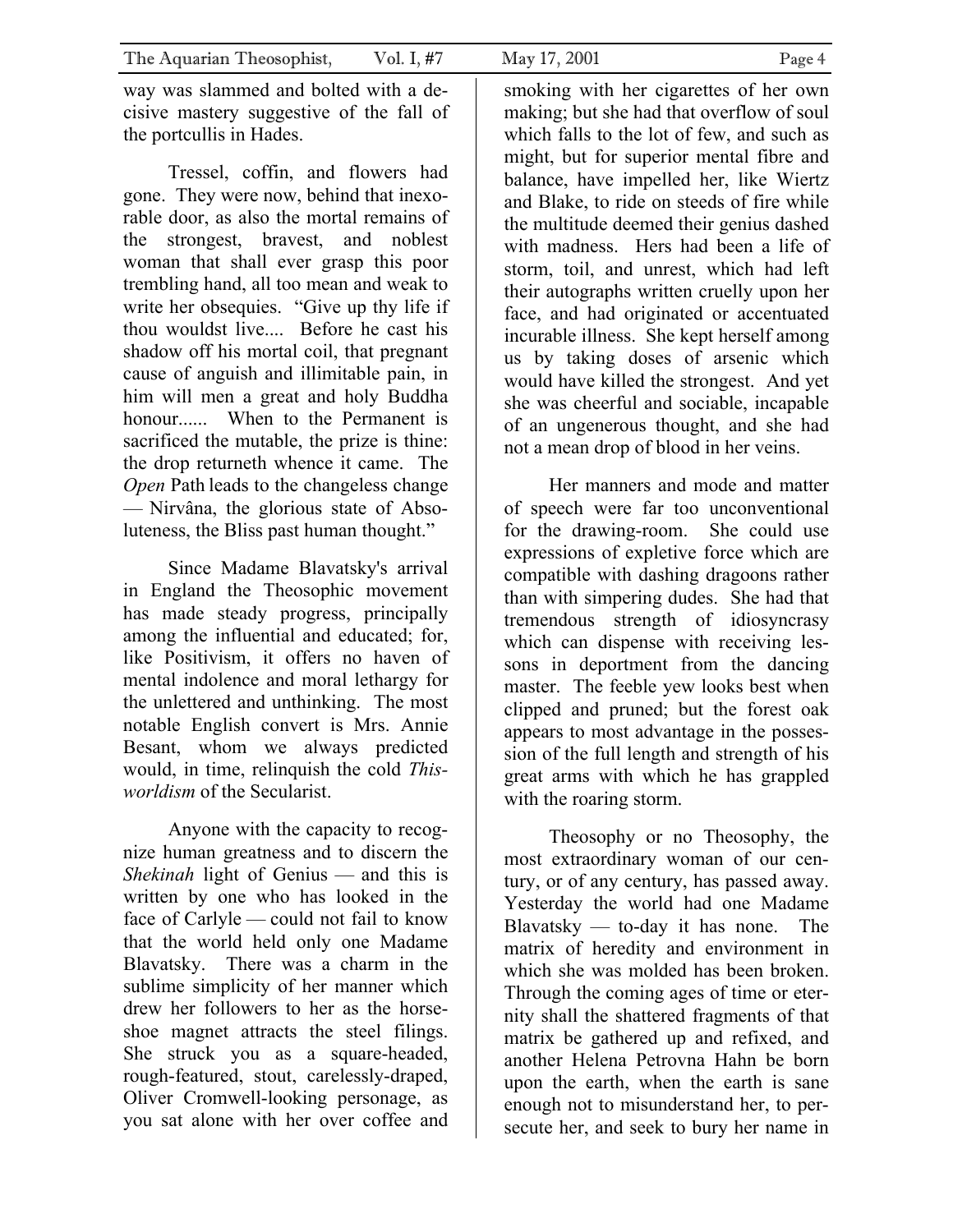a cataclysm of falsehood, hatred, and slander?

Any discriminating person who came in contact with her could easily understand why she was so dearly loved, and no less easily conjecture why she was so bitterly hated. She wore her heart upon her sleeve. Unfortunately for anyone who hopes to "get on" in this world, she did not possess even a single rag of the cloak of hypocrisy. She rattled away rather than conversed upon persons and principles in merry sarcasm and happy cynicism, but — to those who could understand her — without even a suspicion of bitterness or malevolence. She had none of that restrained precision in utterance in regard to friends and contemporaries which ladies in society adopt. She meant no ill, and so it did not occur to her that she could speak any evil. She was, if you like, too simple and ingenuous and straightforward; she wanted in discretion; she was entirely lacking in hypocrisy; and thus she became an easy butt for the envenomed arrows of her traducers.

Now, through dark death and the crematorium fire, she has passed from among us, ye slanderers. Apart from the nobility of her soul and the magnitude of her achievements, I cherish dearly the memory of one I loved, of a misunderstood one whom I understood, and one of the very few who ever understood me. The mystery to which we are passing may be the richer for her presence; but this mediocre world of ours is all the poorer for her loss. Her demise falls heavily upon me who was of her brotherhood, but who do not share in the stoical consolations of her creed.

To her followers she is still alive. The Madame Blavatsky I knew "can in the mind of no Theosophist be confounded with the mere physical instrument which served it for but one brief incarnation." But I lay not firm enough hold upon this doctrine for it to give consolation to me. The Madame Blavatsky I knew *is dead* to me. Of course, all that might be permanent or impermanent of her still whirls in the vortex of the universe; but she lives to me only as do others on the roll of the good and great, by the halo of her memory and the inspiration of her example. Her followers are gnostic on grave issues of teleology on which I am only agnostic. They have unbroken communion with their dead; but I am left to mourn. It is not for me to altogether overleap the barriers of sense, and, by the divine light of spiritual perception, behold help extended to me from that awful bourne from which no traveler returns. To me Madame Blavatsky is dead, and another shadow has fallen athwart my life, which has never had much sunshine to bless it.

> SALADIN (From the *Agnostic Journal.)*

# Gurus & Chelas

The growth of UNITY runs like a keynote through the mission of the Adept-Fraternity. Its Message is for all — Brahmana and Chandala, Jew and Zoroastrian. The Philosophy of the Great Gurus recognizes Souls, and all men and women are souls whatever their station in life, whatever the color of their skin. And that gives us the first necessary qualification for any who aspire to be a chela.

When a man or woman has sufficiently absorbed and assimilated the Ancient Teaching so that he attempts sincerely and earnestly to kill in himself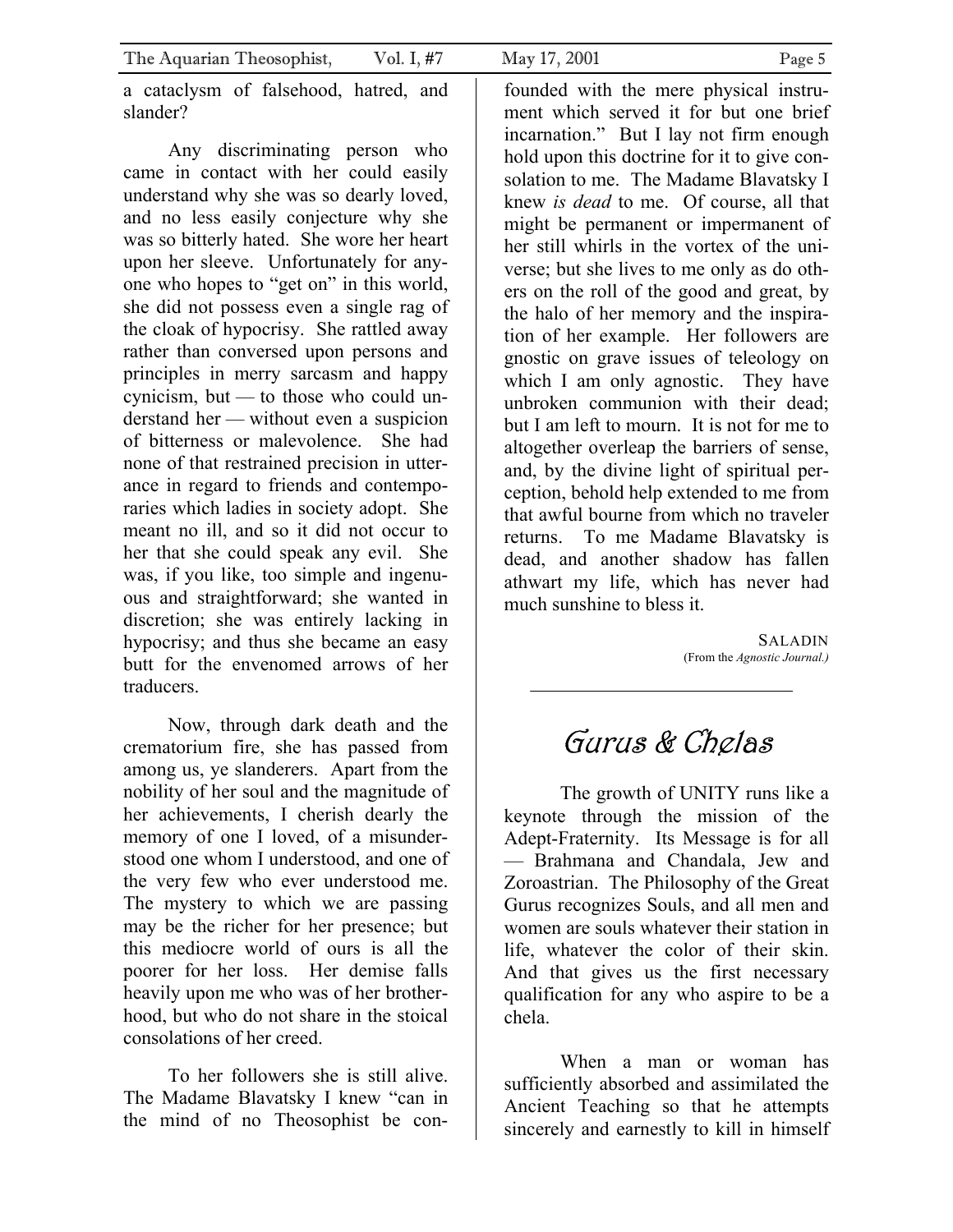pride of race, religious exclusiveness, social snobbishness, he is taking the first step towards the Path of Chelaship. Only a man, manushya, a thinking Soul, is fit to be the chela of a Great Guru; men or women as souls are wanted not Christians or Hindus, Indians or Europeans, rich or poor; real men and women are Souls who have in some measure risen above these distinctions of caste, class, community and creed. When a man raises himself to the place of a brother and a helper to other men without any distinctions, he has taken the great step. He has come out from among the warring, clashing kingdom of animalmen and has entered that of the human. By such a transformation the Light of the Soul is lighted in the Heart. It is worth noting that not by some mysterious practices does the ordinary man or woman come near to the Great Gurus, but by this inner change, by this courageous recognition of oneself as a Soul above all distinctions and differences of personality.

 Perhaps the second great keynote running through the mission of the Adept-Fraternity is to draw near to Itself those human Souls who have by Soul resolution come out from among those who live a sense-life; who, rising above the differences of their own personalities, are aspiring and endeavouring to live not as bodies but as Souls.

 But the great Gurus look not only for this resolution and action, but also for the motive behind it — why does a human Soul desire to live the higher life? If it is for the purpose of gaining emancipation or Mukti then for such the real Path of the Great Fraternity is closed. But if the motive is service of humanity, service of human Souls, irrespective of any distinctions and conditions, then the Adept-Fraternity is

interested in such an aspirant. The search is for an aspirant willing to forego and to renounce the bliss of Mukti, the joy of Nirvana, and willing therefore to be trained for effective service of humanity. Therefore even when a man tired of the worldly life desires to lead the higher Soul life, that desire *per se* is not sufficient. He must see the ideal which is this: Our humanity is called "Orphan Humanity;" it badly needs father and mother, and the aspirant to Divine Wisdom must perceive that he needs training to become a father and a mother to all human Souls. Just as a father labours and toils for his children, just as a mother suffers and sacrifices for them, so must the aspirant and the would-be-chela prepare to labour and to toil, to suffer and to sacrifice. Therefore it is the Inner Ego of the aspirant which undergoes training.

 When any one of us come out from among the rank and file of worldly men and women, and resolve to give our all, our very life to the spiritual service of human Souls regardless of consequences to ourselves, ah! Then even though unknown to ourselves we kindle a light in our heart which shines forth and is seen by the Great Gurus, just as we would see a light in a dark valley when we are standing on the mountain top. The principle task, the chief work of this Lodge, is to bring men to this spiritual resolution. (Extract from Vol. V of *The Theosophical Movement*)

### THE RELIGION OF ABRAHAM LINCOLN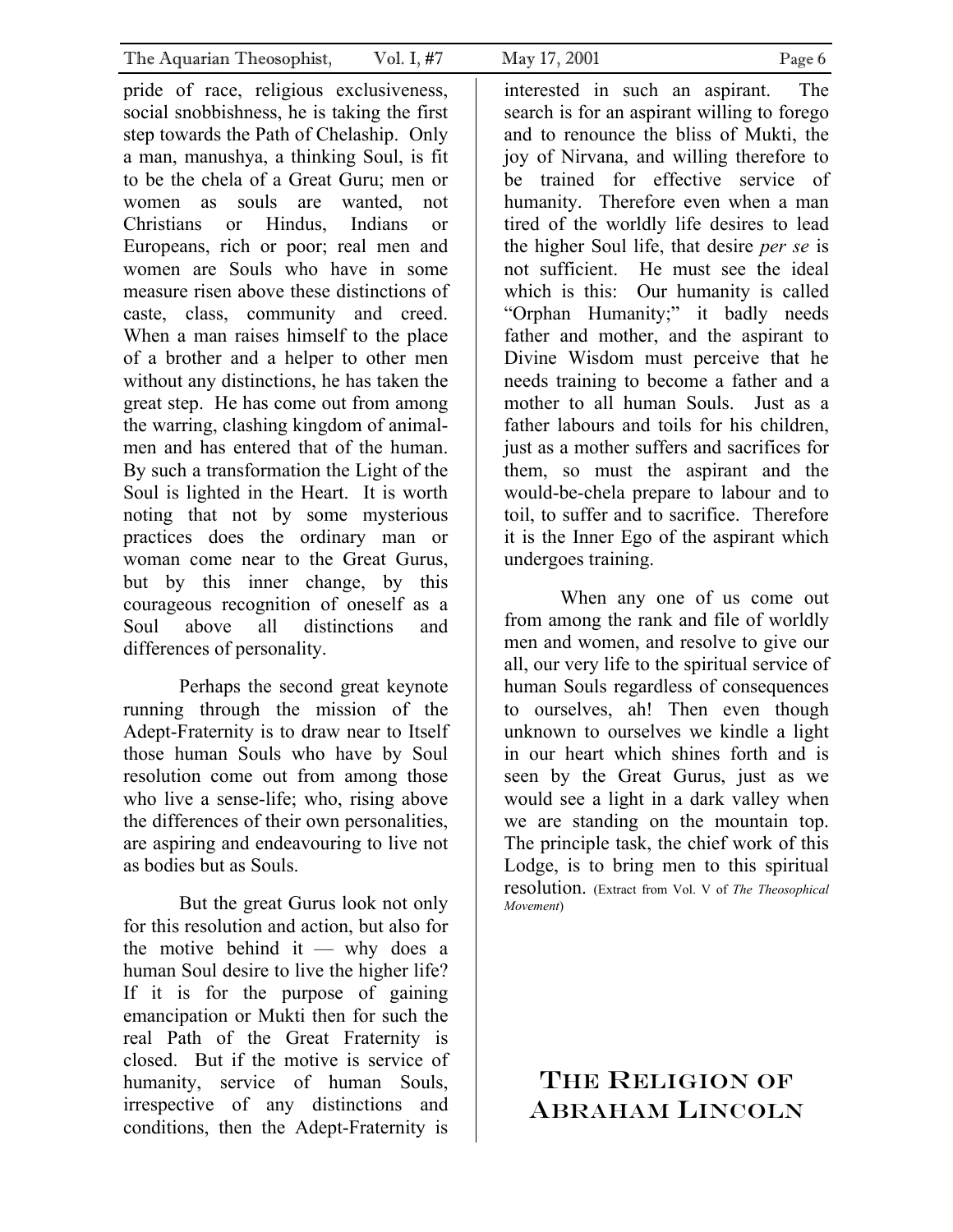Happy day when — all appetites controlled, all passions subdued, all matter subjected — mind, all-conquering mind, shall live and move, the monarch of the world. Glorious consummation! Hail, fall of fury! Reign of reason, all hail! [From Address before, the Washington Society of *Springfield, Illinois, 22nd* February, 1842]

Abraham Lincoln is known to the world as a Friend of Humanity. It will be of interest, therefore, to Theosophical students to consider the religious views of this great altruists, and to determine the spiritual influence that guided to fruition his arduous task.

Lincoln was not an orthodox Christian. In the words of Mrs. Lincoln "he never joined a church but still he was a religious man. But it was a kind of poetry in his nature, and he never was a technical Christian." Dr. Emil Ludwig devotes some illuminating pages in his biography of Lincoln to this subject. He writes:

With one voice his friends declare that neither at twenty nor yet at fifty, nor even later, despite the religious tenor of some of his speeches, was Lincoln a Christian in the orthodox sense of the term.

This sounds strange, for Lincoln's knowledge of and devotion to the Bible are well known, and certainly show their mark in his speeches and language. But we further read, that he was spoken of "as an infidel, an atheist a fatalist, in spite of his fondness for quoting the Bible." An early friend is cited as saying of Lincoln at the age of thirty:

He would come into the clerk's office, where I and some young men were writing and staying, and would bring the Bible with him; would read a chapter and argue against it...... Lincoln was enthusiastic in his infidelity. As he grew older, he grew more discreet; didn't talk much before strangers about his religion.

It is significant to note that during the year of elections only three of the twenty-three ministers in Springfield wanted him for President.

There could be no misconception of a personal god to one whose life was devoted to the service of humanity. The idea is incongruous — an impertinence even — that mere man should fight for the inalienable right of freedom for five million souls in the face of an Almighty Dictator. Herndon, Lincoln's law partner, has left these words:

No man had stronger or firmer faith in Providence — God — than Mr. Lincoln, but the continued use by him late in life of the word God must not be interpreted to mean he believed in a personal God. In 1854 he asked me to erase the word God from a speech which I had written and read to him for criticism, because my language indicated a personal God, whereas he insisted no such personality ever existed.

Dr. Ludwig thinks that Lincoln had a firm belief in predestination because he said, "Brutus was forced to kill Caesar, by laws and conditions lying outside the power of his own will." Mrs. Lincoln also recorded, "Lincoln's only philosophy was that what would happen would happen, and that no prayer could avail to alter what was happening." And yet how can a fatalist show forth such magnificent initiative as Lincoln showed? He did not sit down in the face of problems and trials saying "Kismet;" but believing in the moral order of the Universe, in the principle that rigid justice rules the world, *i.e.,* in Karma, he planned and he achieved. He said:

I am not bound to win, but I am bound to be true. I am not bound to succeed, but I am bound to live up to the light I have.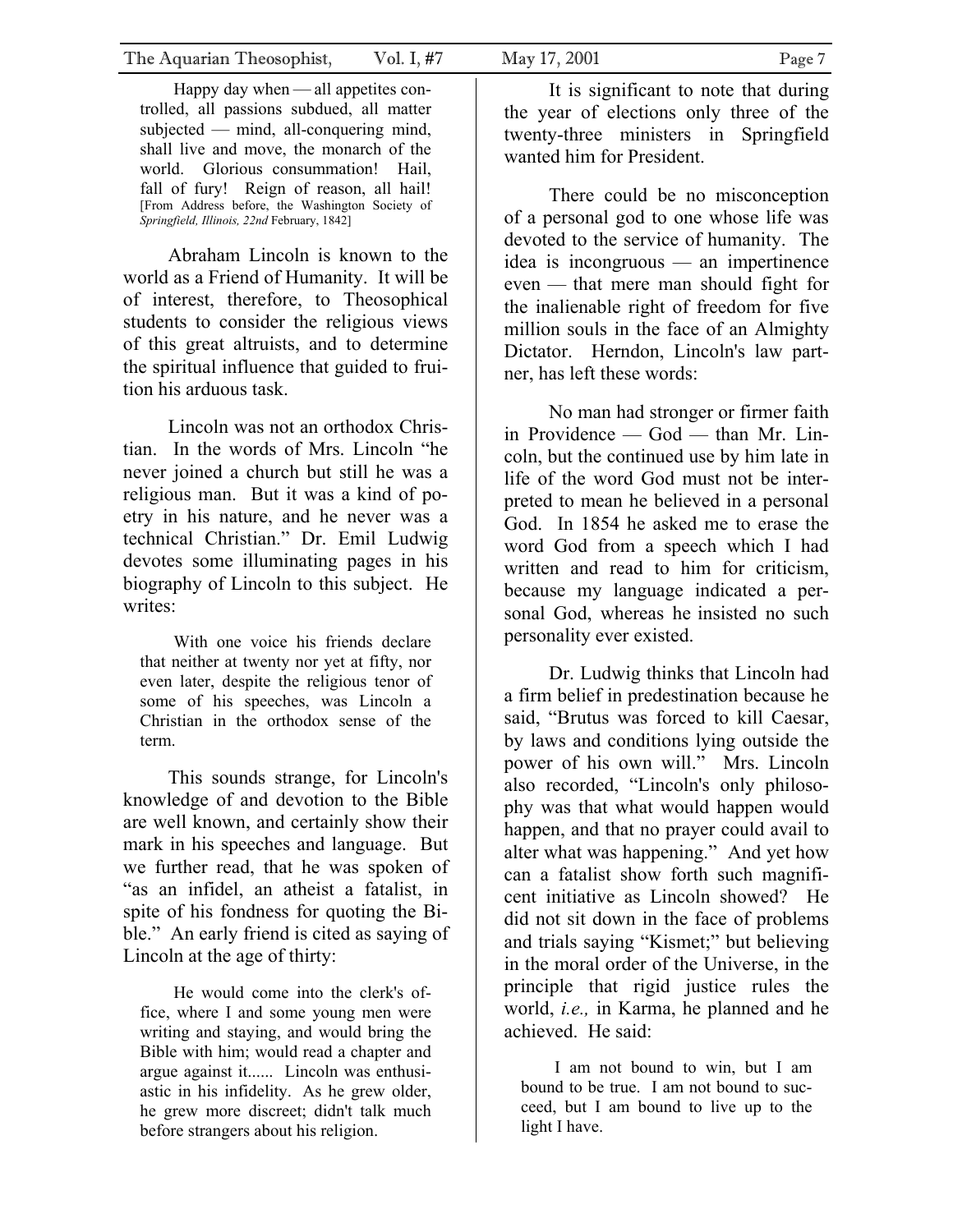And therefore he also understood and accepted and practised the Law of Necessity. "I yield to all which follows from Necessity." Similarly, the doctrine of interdependence and brotherhood which is a great aspect of the Law of Karma he intuitively accepted and practised:

Our defence is in the preservation of the Spirit which prizes liberty as the heritage of all men, in all lands everywhere. Destroy this spirit and you have planted the seeds of despotism around your own doors. Familiarize yourself with the chains of bondage, and you are preparing your own limbs to wear them.

### Once Lincoln said:

I have had so many evidences of God's direction, so many instances when I have been controlled by some other power than my own will, that I cannot doubt that this power comes from above. I frequently see my way clear to a decision when I am conscious that I have no sufficient facts upon which to found it. But I cannot recall one instance in which I have followed my own judgment, founded upon such a decision, where the results have been unsatisfactory; whereas, in almost every instance where I have yielded to the views of others, I have had occasion to regret it. I am satisfied that when the Almighty\* wants me to do or not to do a particular thing, He finds a way of letting me know it.

Mr. Judge has given us a most elucidating explanation of the above in his "Echoes From The Orient":—

Pillars of peace and makers of war such as Bismark, or saviours of nations such as Washington, Lincoln and Grant, owe their elevation, their singular power, and their astonishing grasp upon the right men for their purposes, not to trained intellect or long preparation in the schools of, their day, but to these very unseen Adepts, who crave no honors, seek no publicity and claim no acknowledgment.

Each one of these great human leaders whom I have mentioned had in his obscure years what he called premonitions of future greatness, or connection with stirring events in his native land. Lincoln always felt that in some way he was to be an instrument for some great work.

But what could have been the content of the soul of Lincoln which attracted to itself such beneficence? The love of Liberty, the intense aspiration and the unswerving determination to serve the cause of Liberty and of human progression and perfection. Simplicity was the Keynote of his character in which intellectual honesty and a sense of justice shone clear and bright.

\* Unless familiar with the doctrine of the Higher EGO, one is likely to call its *activity* "help from God" as witness Jacob Boehme. Then, too, there are the Nirmanakayas.

### *A failure to challenge*

The facts surrounding the sinking of the Japanese fisherman training ship Ehime Maru by a U.S. sub ….deserves serious attention.

About the same time the USS Greeneville's commander, Scott Waddle, scanned the surface by periscope and saw nothing, a sailor in the control room appears to have calculated from sonar readings that the sub and the ship were 2,000 yards apart.

But the sailor did not call a warning, feeling his calculations must have been off because the skipper found the area clear. Letting a boss persist in his or her views of reality, despite one's evidence, can be the easy course sometimes, but in this instance it may have been a fatal lapse.

 If true, the sailor, a fire-control technician, not only refused to accept his own work but inadvertently moved the plotted position of the Japanese ship 7,000 yards further away.

What's troublesome is the reluctance to speak out, to warn, and to assume one is wrong if one's findings are at odds with those of a superior.

 This penchant to keep one's head down and rely on others is not a problem confined to this submarine or the military. People in leadership positions who say something are often subject to yesmen pandering when they need the challenges of independent thought. The more foolhardy like it that way.

For an underling to hold back reveals a lack of self-reliance and personal esteem as well as deficits in training, organizational efficiency, and commitment to progress.

Life takes guts. Intentions rarely matter as much as deeds.

*Toledo Blade* March 1, 2001

## AN EXTRAORDINARY SAINT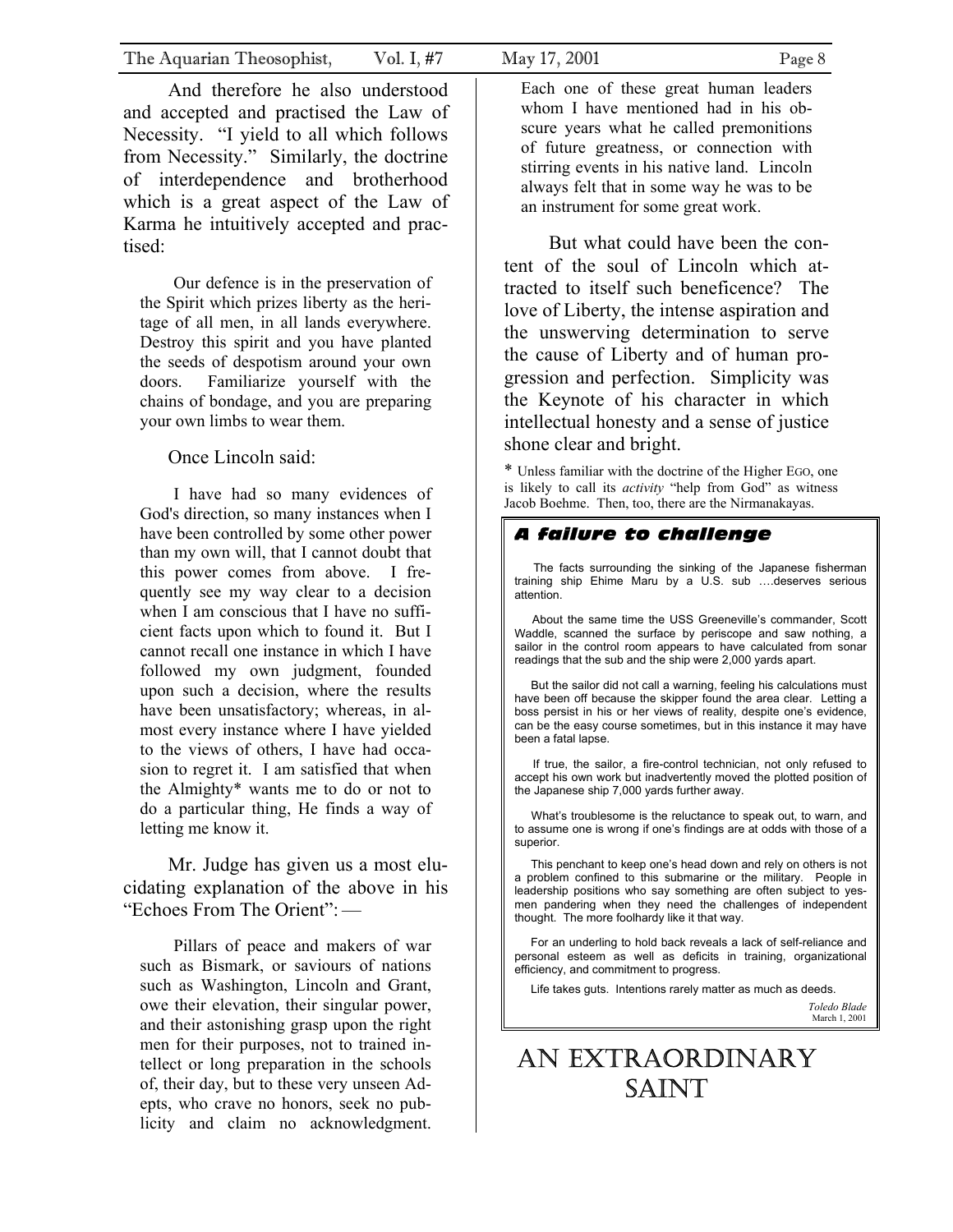There are probably few individuals among adherents of the authoritarian religious creeds upon whom H. P. Blavatsky would have bestowed the honor had she possessed the means of doing so — of erecting a statue in his name. Joseph de Veuster — Father Damien — the Belgian priest, who, as a young man of thirty, offered the whole of his life in sacrifice for the alleviation of the sufferings of the lepers at Molokai, is an exception. There are a number of instances in the history of humankind of absolute, conscious sacrifice of one's self for the benefit of the many, but none more humane or touching, perhaps, than that of Damien.

In the Key to *Theosophy,* in the section "On Sacrifice," H.P.B. contrasts the self-abnegation of Damien with that of sincere but vain glorious missionaries who sacrificed their lives for a sectarian idea, such as that of saving the heathen from "damnation." Damien went alone to live for sixteen years in the colony of lepers, giving relief and relative happiness to thousands of miserable wretches. He brought to them consolation, mental and physical, and a ray of light into the black and dreary night of an isolated, hopeless existence. In the eyes of the Theosophist, this poor Belgian priest stands immeasurably higher than missionaries who go, in one case, to people who are not yet ripe for any truth and, in the other, to nations whose systems of religious philosophy are as grand as any to be found elsewhere. Whereas the missionaries with sectarian intentions died, in many instances, the victims of irresponsible savages, and of popular fanaticism and hatred, with nothing of value achieved, Damien died in the arms, metaphorically speaking, of those he lived to serve — not of the hatred of the men he went to help, but of the same

disease they suffered — a "saint" in the minds and hearts of all.

Joseph de Veuster was born of Belgian peasants in 1840. He was a cheerful child and well liked. From the early years of his life he showed a sensitiveness to suffering. His parents hoped to have him become a businessman and sent him to a commercial school. Joseph, however, felt a strong desire to enter the priesthood and after much urging his parents gave him their permission to join his brother in a monastery. Both he and his brother longed to be missionaries and, as it turned out, Joseph, now Father Damien, finally took his brother's place as a missionary to Hawaii, due to the latter's illness.

For nine years Father Damien worked in Hawaii with the devotion of one convinced that what he was doing was right. During the early part of his stay there, the Hawaiian government began rounding up all lepers and sending them to an island called Molokai, in an effort to reduce contagion. The lepers were taken from their families and sent to live on this barren island with very little in the way of physical attention and nothing of spiritual care and consolation. Damien's heart suffered for these unhappy people and for several years he longed to be able to help them. In 1873 his opportunity came, and without even waiting to pack his few possessions, he boarded a boat laden with lepers heading for the dreaded island.

The first night, and for many nights thereafter, he slept under the stars beneath a tree with nothing for strength except his oneness of purpose and his faith. When Damien arrived in Molokai conditions were frightful. The sufferers had had no one to care about them — and as leprosy causes an apathy to develop —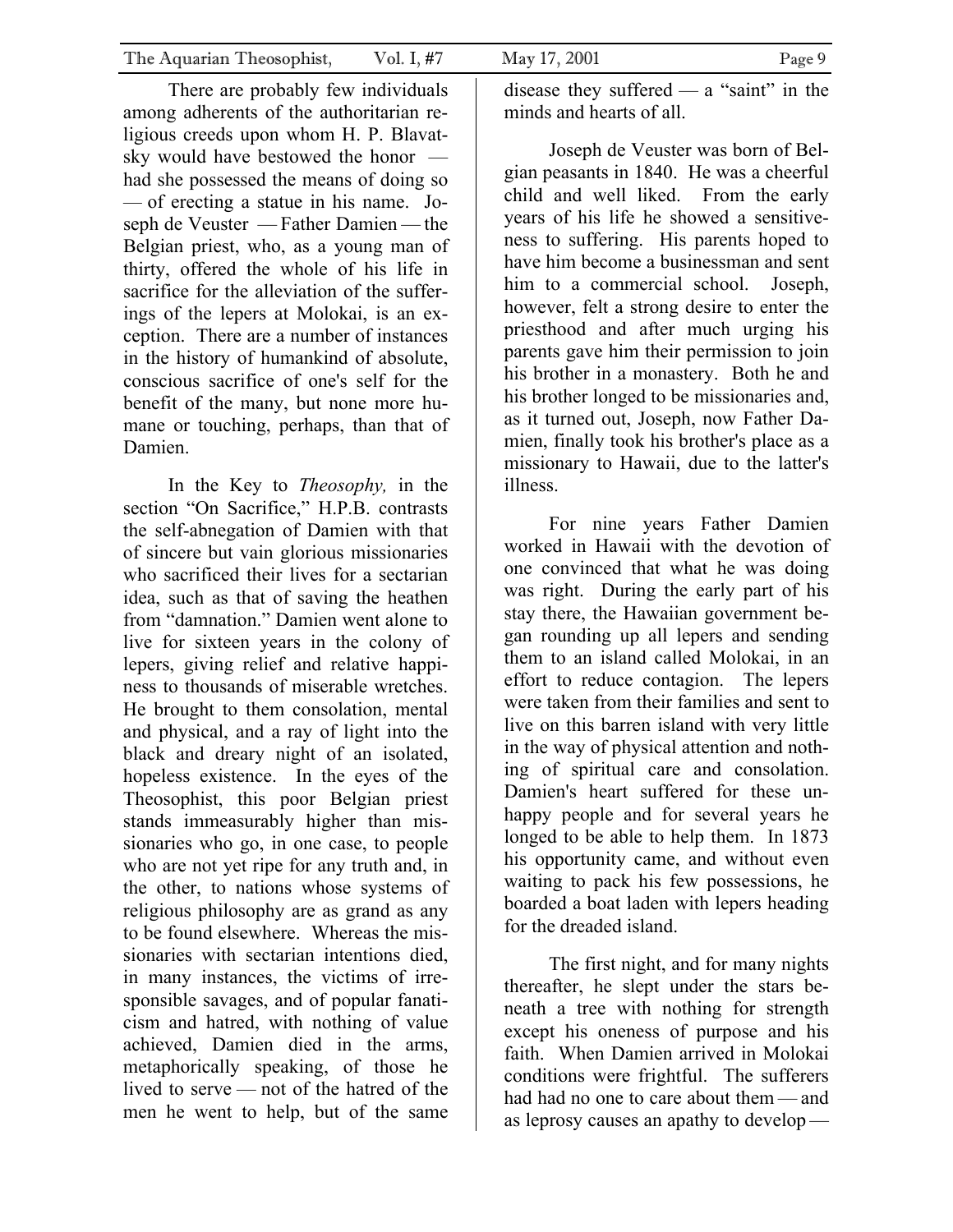they cared not about themselves. They lacked fresh water, slept on the ground, and had barely enough food and clothing. This in addition to being separated from loved ones and doomed to die a horrible death. Damien began by attending to their physical needs--dressing their sores and himself administering to them in all ways. He took the more able-bodied of them and, finding a source of fresh water, dug channels to make it available. He began to build houses. It was only through example that he got the others to help. He persuaded the Hawaiian government to send food and clothing and so improved their physical condition that, from a state of complete hopelessness, the lepers began to find solace in the companionship of a friend.

Damien worked with the lepers for twelve years before contracting the disease. Infected at last, he suffered for four years before his release came. During this time he maintained cheerfulness of mind, and worked as long as his strength permitted. Finally, in 1889, his body was laid to rest under the same tree which had been his first bed on Molokai sixteen years before. At the time of his death Father Damien had succeeded in building a hospital and with it obtained doctors, nurses, and priests. He had succeeded in getting the government to supply food and clothing in goodly amounts. The plight of the lepers on Molokai at Damien's death was almost "pleasant" in comparison with what it had been when he came.

Since the last century, a great deal has been done toward the treatment and cure of leprosy. Through reference to an old Buddhist manuscript, test and experiment demonstrated that leprosy can be permanently cured by injections of an extract of chaulmoogra oil. But something of all that has been achieved can

justly be attributed to the work of Damien. Except for his labor and sacrifice, the world might have done little to relieve the misery of these unfortunate sufferers.

Sometime after Damien's death the Reverend C. M. Hyde, a Protestant minister in Honolulu, wrote a derogatory letter to a friend concerning Father Damien, trying to indicate that all that was attributed to the dead Father was not so-that he was dirty, coarse, and gone to Molokai without orders, etc. Robert Louis Stevenson, happening upon the published letter, was quick to come to Damien's defense. The result was the famous "Open Letter to the Rev. Dr. Hyde of Honolulu." With fine eloquence and rare insight, Stevenson accuses Dr. Hyde of being jealous of Damien's heroism, and that from his rich mansion in Honolulu he secretly wished that he could be the doer of great deeds. Stevenson does not make a saint out of Damien, he acknowledges that he was a coarse peasant, stubborn and narrow in his view. But it is even a greater feat he performed, being thus human. It would have been easy to do what he did had he already been a saint! He accuses Dr. Hyde of never having had the courage to visit Molokai. Stevenson himself spent eight days and seven nights on the island and calls it "a pitiful place to visit and a hell to dwell in." He wrote:

It is not the fear of possible infection. That seems a little thing when compared with the pain, the pity, and the disgust of the visitor's surroundings, and of the atmosphere of affliction, disease, and physical disgrace in which he breathes. I do not think I am a man more than usually timid; but I never recall the days and nights I spent upon that island promontory ... without heartfelt thankfulness that I am somewhere else . . . and when the *Molokii*  bore me at last towards the outer world, I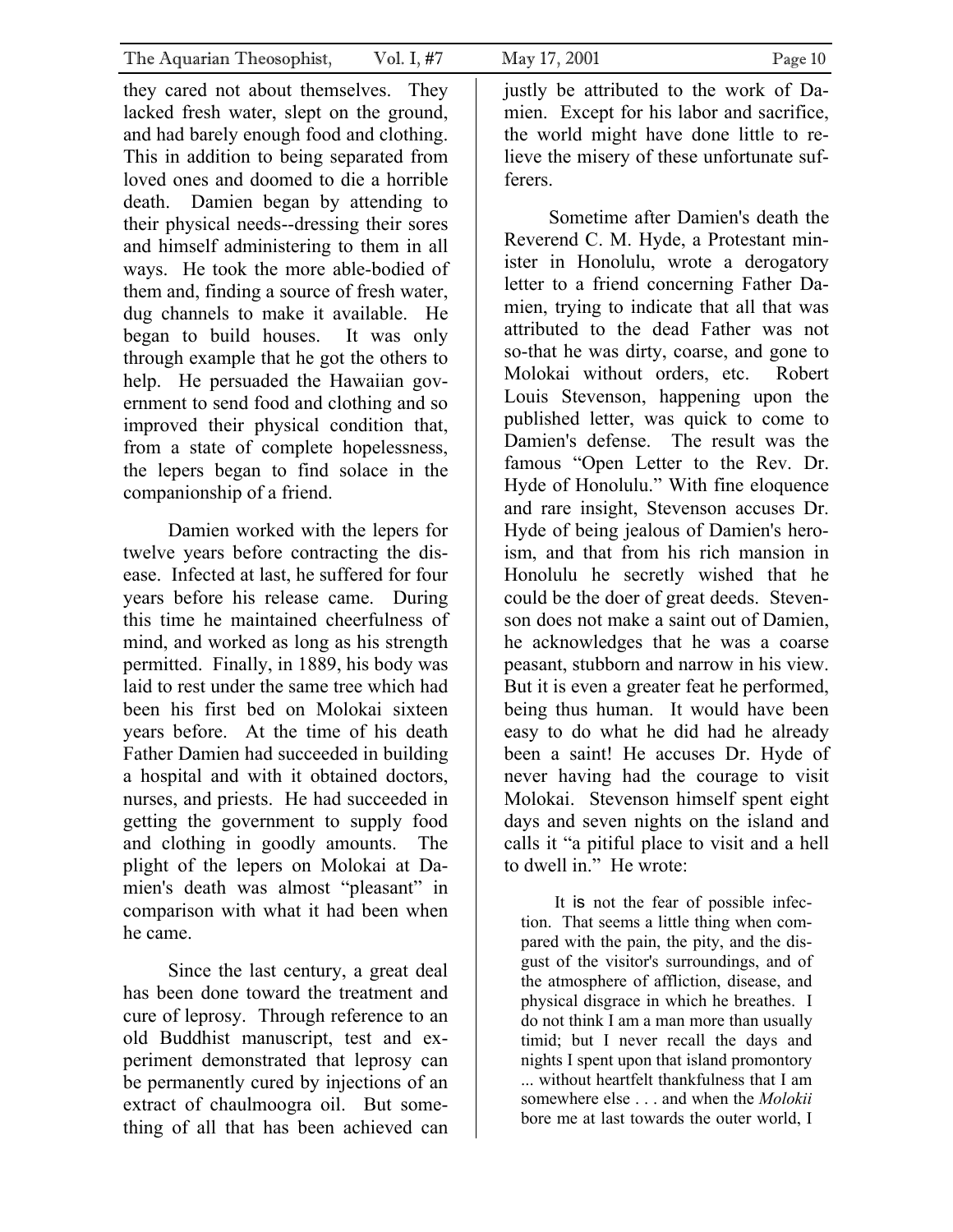kept repeating to myself, with a new conception of their pregnancy, those simple words of the song--- "Tis the most distressful country that ever yet was seen."

And observe: that which I saw and suffered from was a settlement purged, bettered, beautified; the new village built, the hospital and the Bishop-home excellently arranged; the sisters, the doctor, and the missionaries, all indefatigable in their noble tasks. It was a different place when Damien came there and made his great renunciation, and slept that first night under a tree amidst his rotting brethren: alone with pestilence; and looking forward (with what courage, with what pitiful sinkings of dread, God only knows) to a lifetime of dressing sores and stumps.

In answer to Dr. Hyde's specific accusations, Stevenson replied:

Damien was *dirty.* He was. Think of the poor lepers annoyed with this dirty comrade! But the clean Dr. Hyde was at his food in a fine house.

Damien was *coarse.* It is very possible. You make us sorry for the lepers who had only a coarse old peasant for their friend and father. But you, who were so refined, why were you not there, to cheer them with the lights of culture? Or may I remind you that we have some reason to doubt if John the Baptist were genteel; and in the case of Peter, on whose career you doubtless dwell approvingly in the pulpit, no doubt at all he was a "coarse, headstrong" fisherman! Yet even in our Protestant Bibles Peter is called Saint.

Damien was *headstrong. I* believe you are right again; and I thank God for his strong head and heart.

Damien was *bigoted.* I am not fond of bigots myself. . . . But what is meant by bigotry, that we should regard it as a blemish in a priest? Damien believed his own religion with the simplicity of a peasant or a child; as I suppose that you do . . . But the point of interest in Damien, which has caused him to be so much

talked about and made him at last the subject of your pen and mine, was that, in him, his bigotry, his intense and narrow faith, wrought potently for good, and strengthened him to be one of the world's heroes and exemplars. Damien *was not sent to Molokai, but went there, without orders.* Is this a misreading? or do you really mean the words for blame? I have heard Christ, in the pulpits of our Church, held up for imitation on the ground that His sacrifice was voluntary. Does Dr. Hyde think otherwise?

The life and work of Father Damien serves to point up, in striking sense, the oft-repeated questions, "What is a Theosophist?" and "Who is a Theosophist?" In spite of the crystal clear statements contained in the Declaration of the U.L.T. that all are regarded, as Theosophists "who are engaged in the true service of humanity, without distinction of race, creed, sex, condition or organization," perplexed inquirers, and possibly some associates, continue to think of Theosophy and its ideal in a limited, sectarian sense. How is the idea to be conveyed that the quality of the true Theosophist, is to be found, not in what one *believes,* but in what he is and what he *does?* It is not of final moment, in the realm of spiritual evolution, what one's religious beliefs may be — so long as he is sincere, devoted, and true to himself, so long as he works unselfishly for the good of others. H.P.B.'s commendation of Damien's great sacrifice, besides giving credit where credit is due, should demonstrate to all the unsectarian spirit of Theosophy and of its teachers, and at the same time disabuse sectarian Theosophists of their exclusiveness.

If it is possible, without presumption, to epitomize the message of Theosophy brought to the world in 1875, it may be described as the message of selfsacrifice, and it was brought by those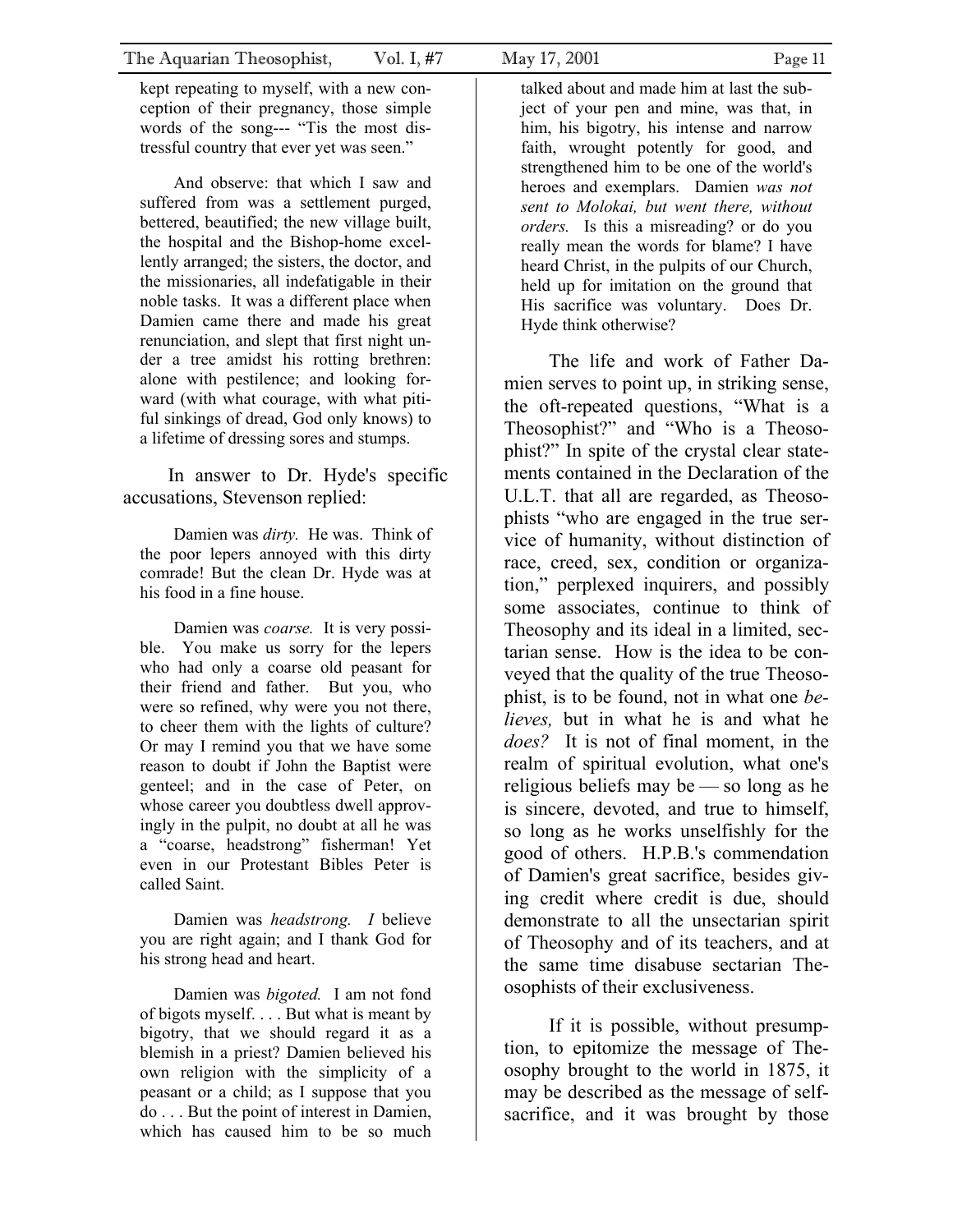who had the right to speak and be heard. Under that illumination, we come to understand that self-sacrifice is not one of the adornments of life, but an essence of life itself. Progress on the path of human evolution is not alone through the conflict of blind forces nor through the stresses, of a ruthless necessity, but is guided, directed and, sustained by sacrifice.

In every religious faith, as well as among people belonging to none, there must be true and sincere servants of mankind. In spite of Damien's Sectarian affiliations, and, of the Rev. Hyde's charge of bigotry (which is questionable), there can be little doubt that here was a true lover of his fellow men, who sacrificed himself, not because of his creed, but because of his humanity. "He was a true *Theosophist,"* said H. P. Blavatsky, "and his memory will live forever in our annals. Had we the means to do so, we would raise a statue to Father Damien, the true, practical saint, and perpetuate his memory for ever as a living exemplar of Theosophical heroism and Buddha- and Christ-like mercy and self-sacrifice."

### CORRESPONDENCE

When J'ason in China Grove, NC (usa) asked if it was ok to tell people about theosophy and try to share it with them, since he had heard rumors that proselyting was frowned upon, he received this answer from Bret Smyryson in Australia:

Let it be said that, "you can lead a horse to water but you cannot make the horse drink". So it is with Theosophy, I myself have such deep motivation that spurs my soul to search. Attending lectures and delving through the web sites and daily e-mail which is all (mostly) open for the public interest, I found that fountain of knowledge to quench my thirsty soul. No one told, advertised or informed me that there is Theosophy, it was the deep yearning in my heart that lead me to it, because I want to be where I've been, live in the now not the never and re-learn those lessons to, in and about life. Time is an illusion, so why the excuse. Tell

people how/why you discovered Theosophy and share any experiences that you have encountered whilst on your journey and they will, in turn, maybe, follow their own thread. Many people whom I've shared my experiences with, have since decided to explore within Theosophy of their own accord and a few have not. We are in a period of a great spiritual upsurge all over the world and more people are turning to their hearts and listening to its voice deep inside. Open thy mind, have compassion in thy heart and hold a balance in thy hand.

Bret



### THE COFFEE KLATCH

**Coffee Maker:** Bryan was a customer to write home about! Karma and reincarnation, like great eagles, seem to wheel and dart in his mental sky, prompting him to ask about morality and motive: "How do you know you've done the right thing when you think you have? What if you turn out to be wrong?!" Ah! If my coffee mugs could talk they would tell that boy a thing or two. They've heard those questions so many times that their gilding drops away into the never-never land of affluent grindings. It is like one of those lecturers you hear on a night when you're not sleepy. As the speaker meanders onward you begin to wonder if you've suddenly become Lot's wife and are turning to stone.

But Bryan is different. He has a *bottled-in-bond* excuse for his questions: they are **new** to him and we will hear him out with a smile on our face and hope our answers, if not new, are at least fresh upon his ear.

**Student buying coffee:** You make these questions of "when" "what" and "how"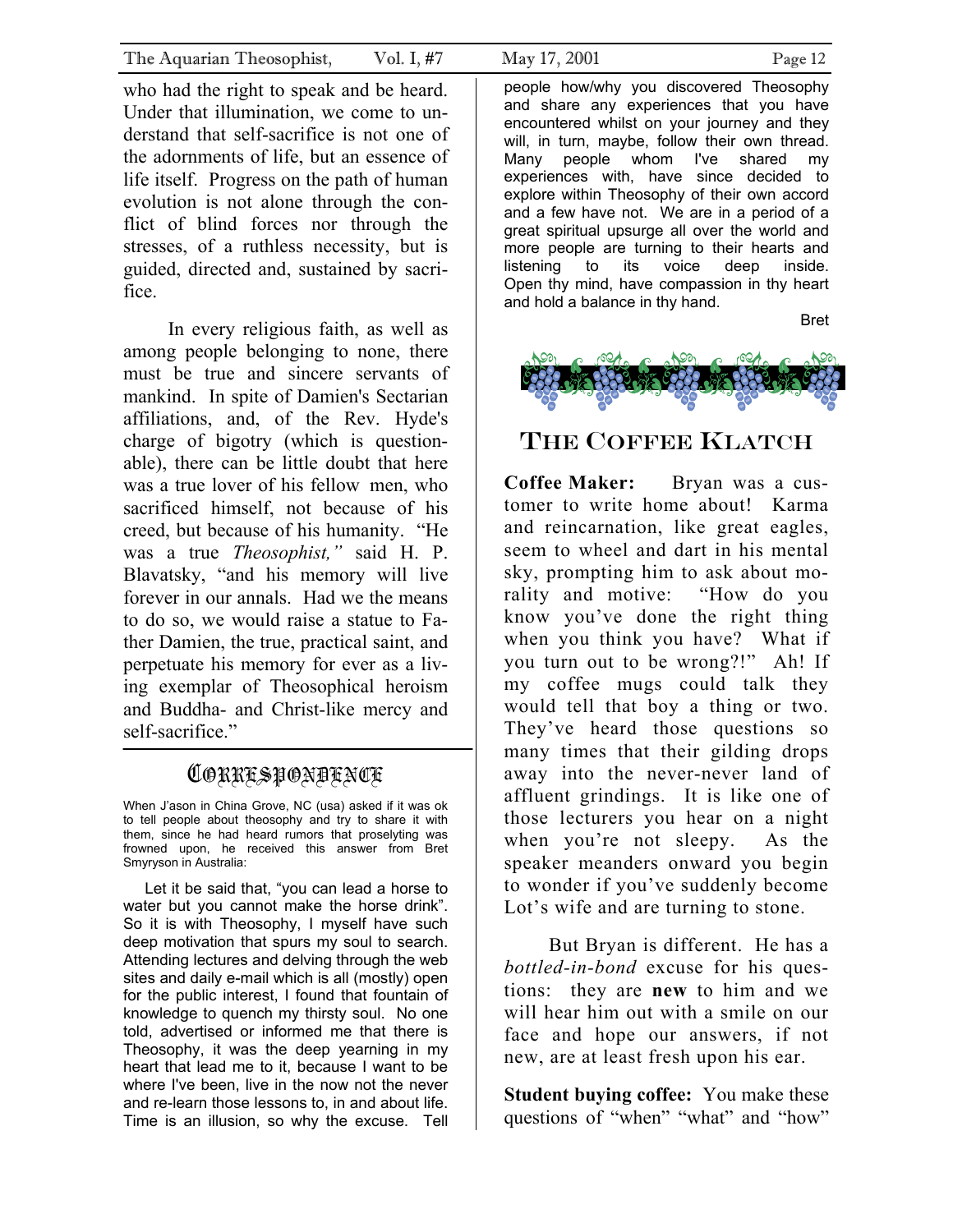far more complex than necessary. My mother covered whole books of philosophy with two words: "Just Because." Whenever I insisted on an explanation, she quickly dusted off her "Just Because" as a kind of bucket where all unanswered question get tossed.

Leibnitz asked the question, "Why is there anything?"

**Smart Aleck:** If there is only one SELF, then is that equivalent to saying "almost nothing?"

**Furtive Bystander**: We must do more than bounce words against one another like stone pellets. Sincerity and enthusiasm — twin children of perseverance — carry the weight of our words with a kindness not born of flesh. It's not the largeness nor smallness, the visibility or invisibility of the ONE SELF that makes it central, but questions in this vein: "What would things be like if it turned out to be true?" "What would IT do to words like 'morality,' 'service,' 'sacrifice,' etc., etc.?

*Essence* cannot be taught but passes by contagion from Those who exemplify, similar to one candle lighting another. (*vide* "Emanation" in *Theosophical Glossary*)

N**ewcomer**: My Aunt just heard a lecture called "Muktas and Mahatmas" and no one gets a moments rest in our house. Listen to what she just bombarded me with and tell me if it's Theosophy?

First then, unless you come to dwell in your own heart you cannot make a start just as in going to a distant country, you have to go to the harbor for a boat, or to a train-station for the train, so in inner life the human heart is like the railway station or harbor — the starting point. But if you go to the harbor or the station without a ticket you may wait there for a century to no avail! So, on the inner journey we require a ticket; and the name of the ticket is SERVICE —Service of Humanity. Why do the Masters choose for their favorite "title," *Servants of Humanity?* You are bound for the Country of Service and your ticket must bear the name of that country. Eager and earnest Souls often fail though they come to the heart. There are hundreds in this country of India who seek liberation, Mukti, and they are men and women of pure heart, but they do not find the Great Gurus, whoever they may find! Why? Because they have not made up their minds to go to the Land of Service. Our Masters, the Gurus to whom H. P. B. pointed, are engaged in the eternal service of the race. So having come to the heart, develop within yourself the Vow of Service but do it intelligently — service of all human Souls, not service of Parsis only, or Hindus only, or Christians only, or of this or that cause only — but service of all; but note the other part of the clause — service of Souls. To serve human Souls, and not only minds and bodies. It does not mean that we shall not feed the hungry body, or nurse the sick mind, but that we recognize that unless the Soul is served the agonies of body and mind will continue. Therefore Theosophy gives preference to the feeding of the Soul, above even feeding of the mind; also therefore Theosophy attempts to cure the disease of the Soul rather than the disease of the mind. This Path of Service of Soul is very definite. The general idea of that great seedbed of philosophical answers runs something like this:

NEVER WILL I SEEK NOR RECEIVE PRIVATE INDIVIDUAL SALVATION, NEVER WILL I ENTER INTO FINAL PEACE ALONE; BUT FOR EVER AND EVERYWHERE WILL I LIVE AND STRIVE FOR THE REDEMPTION OF EVERY CREATURE THROUGHOUT THE WORLD.

This tells us at once the distinction between Muktas and Mahatmas, for Mukti — liberation per  $se$  — is not the Path of Theosophy or Brahma-Vidya. Great Souls renounce the Freedom of Mukti, the Bliss of Nirvana, the Joy of Salvation. They serve humanity by keep-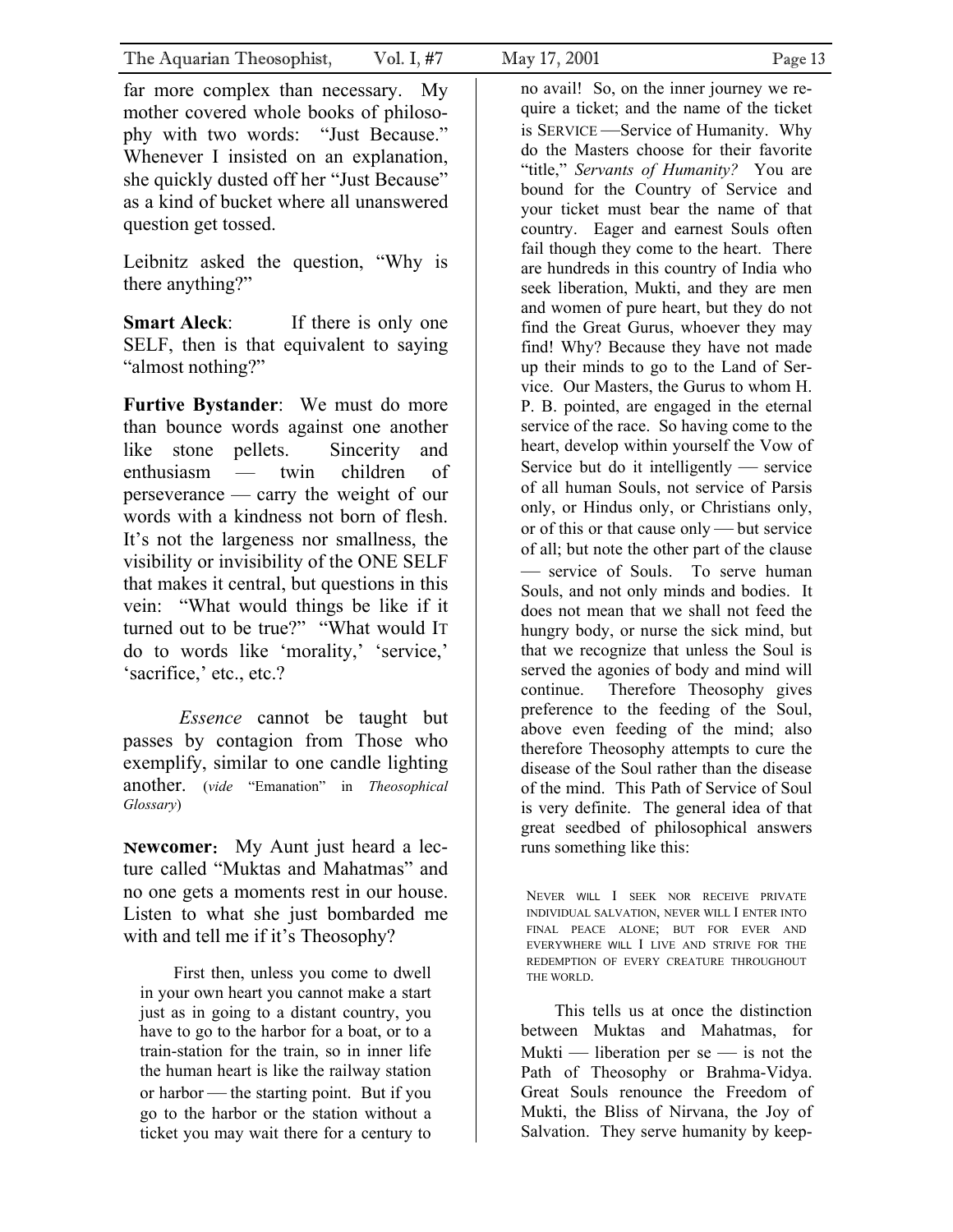ing company of us caught in the vortex of our own doing, who have *forgotten* the mission of our descent, with no Teacher, hope, or consolation.

The Science of Kwan-Yin requires us to live in the world, though not of it. Great adepts do likewise though rarely known as such. It is said in the Book of Rules that They require Their chelas and disciples also to appear as nothing strange or particular in the eyes of the public. Therefore Theosophy says if you aspire to walk the Noble Way remain in the world, doing your duty by every duty, fulfilling your dharma and your karma. [Extract from Vol. V, *TM*]

### **DNYANESHVARI**

 $\mathcal{L}=\mathcal{L}^{\mathcal{L}}$ 

### **VI**

[The *Dnyaneshvari* is mentioned many times by Madame Blavatsky, always in



glowing terms. The following rendition is extracted from Manu Subedar's translation. The great Sage, Dnaneshwara Maharaj sang this work to his people when he was quite young. He did it in their native language, Marathi, about 700 years ago. It is his commentary on the *Bhagavad Gita.*]

### Chapter III [Continued from Issue 6]

**KRISHNA:** One should follow the path of duty and set an example to people to do the same and one should not keep aloof from them. Even in joke, you should not teach inaction to those, who are not capable of the performance of action. They should be taught the path of good actions and that path alone should be praised before them. Even those, who

seek nothing, must continue to do their duty offering a good model. They would do so for universal welfare and be free from the bonds of Karma.

If you take somebody else's burden on your head, your head will feel the weight. Good and bad actions arise on account of nature, but ignorant men in their delusion think themselves as the cause of such actions. To such an egoist and perverted idiot, this deep spiritual wisdom need not be revealed. Narrating this to him would be a waste of time.

Wise men, who know the truth, eschew egoism from which all action arises in their life. Being conscious that they are different from the physical body, they place themselves beyond the three qualities (Gunas). They are merely onlookers of the activities of the body, although they remain in the body. Like the sun being unaffected with the activities of the creatures of this world, though endowed with form, they remain free from the bonds of action.

Only he, who is gripped by the three qualities (Gunas) and impelled by an illusion (Maya) is tainted by the effect of Karma. He assumes the responsibility for actions, that are not his, but that are performed by the senses doing their natural functions.

My advice to you is: Perform all proper actions, offer them to the ONE SELF and let your heart be devoted to the Self. Never think that "this is the action and I am doing it for a particular object." Entertain no attachment for the body, abandon all desires and then you will earn the joy, which comes spontaneously..

Action is inevitable, but those who entertain attachment to the body and fondle the senses in disregard of this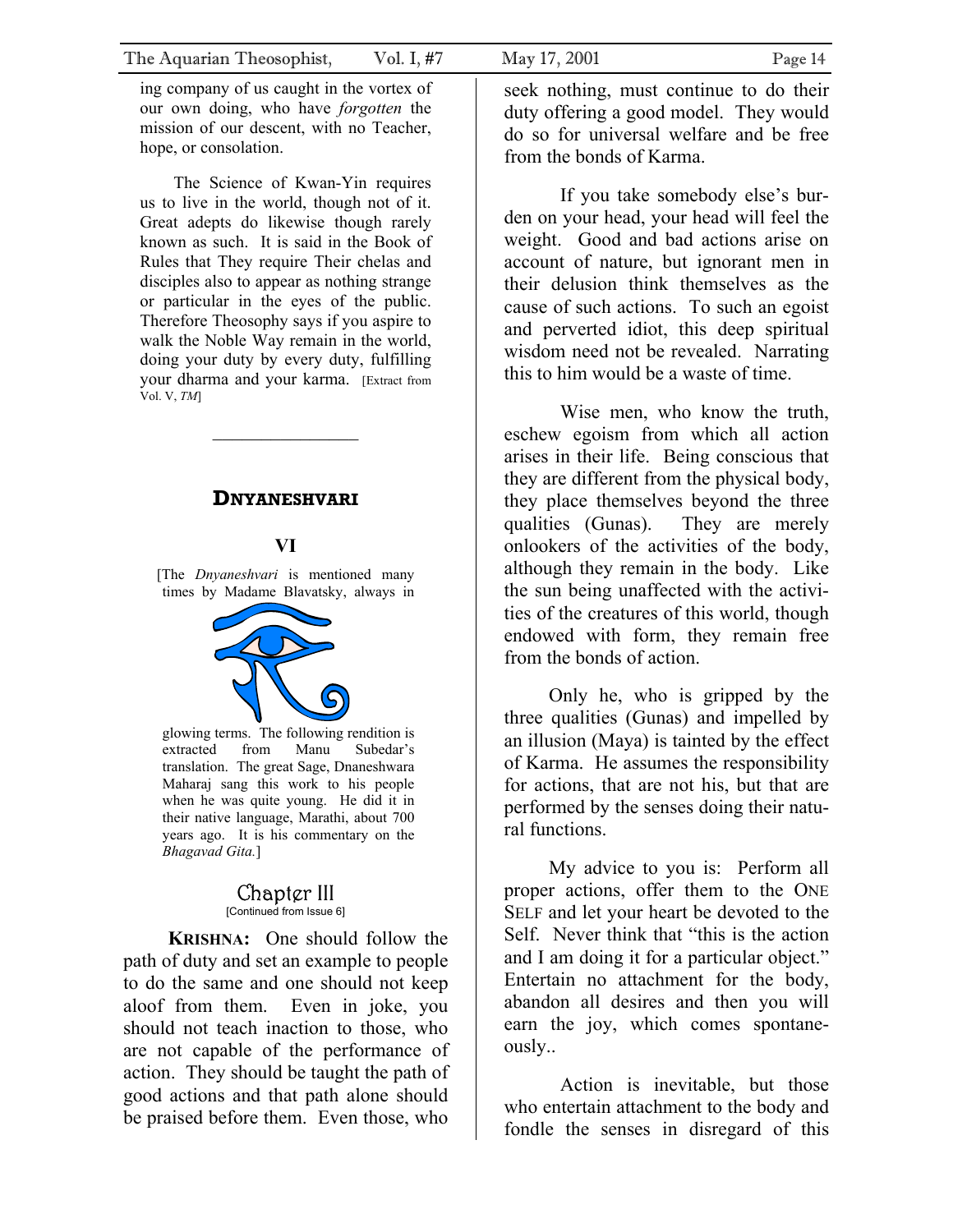teaching or under-estimating this truth or treating it with contempt, will be besotted by the wine of infatuation, gripped by the poison of the objects of senses and sunk in the mud of ignorance. Just as it is useless to keep a jewel in the hands of a dead man, or to tell a person, who is born blind, about sunrise, just as the rise of the moon offers no satisfactions to the crows, so this great truth does not appeal to the stupid. Do not even discuss this subject with men, who are averse to the highest teaching (Paramartha). They will not be able to act up to this truth, but will jeer at it. A moth cannot bear light, but he meets death by touching light, and the enjoyment of objects of senses is thus suicidal.

The wise must not indulge the senses even out of curiosity or any other (innocent looking) motive. Can one play with a serpent, or associate with a tiger, or digest the virulent (Kalkut) poison? No matter how a fire originates, even if it is in sport, when the flames arise, they are difficult to control. The fondling of the senses produces no good result.

Why should we secure all sorts of enjoyment for this body, which is not independent (which obeys its own laws)? Why should we gather things day and night to nourish this body? Why should a man shun duty and serve the body with luxuries by hard labour? This body is made up of five elements and these five elements will join up to their own source in the end. Nothing will remain of any trouble taken for the body. Indulgence of the body leads to absolute ruin itself.

It is possible that one experiences a certain kind of satisfaction in indulging the senses with all sorts of enjoyments of objects to his liking. But this satisfaction is as risky as the company of a thief who. Pretending to be honest and remaining

quiet for a time, attacks you as soon as you are out of the inhabited area. The consequences of indulgence are suicidal. Desires associated with the senses create false hopes of happiness, but lead ultimately to distress like fish allured by the bait being caught in the hook. The hook is concealed in the bait and the fish cannot see it. When desires of the senses are not fulfilled, anger is produced. Desires mislead in the same manner as a clever huntsman encircles and leads the prey to the place, froom where it is most convenient to kill it. Remember that desire and anger are both fatal. Therefore avoid them both and seek only selfknowledge.

**ARJUNA:** How does it happen that we see even the wise missing the proper path and going astray? The wise understand the difference between what is acceptable and what is not, and yet they err. A blind man might not be able to separate seed and husk, but how can a man with good sight make the same mistake? Those who abandon attachment to the senses feel dissatisfied and even recluses come back to society. While attempting to keep away from evil acts and escape sin, they are forcibly pulled into it.

**Krishna:** The enemies to guard against are desire and anger. These enemies are ruthless and they are like death itself. They are like serpents on the hoard of knowledge, tigers in the caves of senses and unclean persons on the path of devotion. They are the rocks in the fortress of the physical body, the protecting wall in the village of the senses. Through the confusion which they create, they exercise power in this world. They are at the root of (Rajas) activities of the mind and their functioning is evil. Being enermies of life, they are held in great respect in the city of death. There is no limit to their hunger, and hope itself increases their activities. Delusion is the younger sister of hope, which can consume everything as quickly as children could finish off a packet of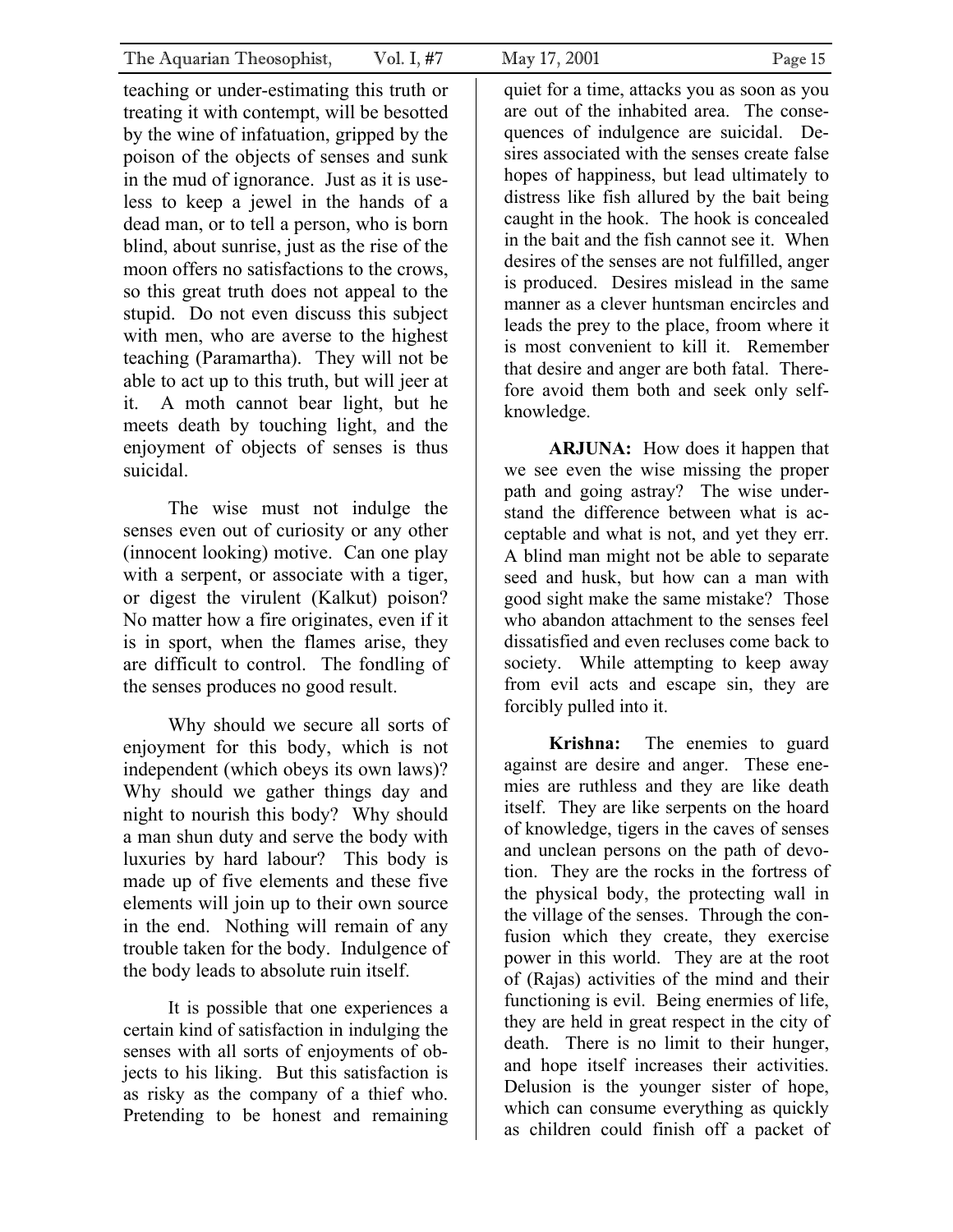sweetmeats. Delusion gives strength to desire. Desire and anger have their root in egotism. Desire and anger create hypocrisy and the suppression of truth. They destroy mental peace and substantiate illusion (Maya), which overpowers even the sages. They undermine discrimination, disinterestedness and patience. They ruin tranquility, courage and joy. They cut at the root of knowledge and make happiness impossible. They are born with the body and are inseparable from it. In this way they run parallel with consciousness itself and appear before the mind's eye under the pretence of being judgment. They drown without water, burn without fire, kill without weapons, bind without ropes, and they

### *Guest Editorial*

This morning I was looking through the article "She Being Dead." One cannot help muse why so many earnest souls have "disappeared" over the years — (let us not loose sight of just HOW many, most never to be heard of again) perhaps, in part, because so much zealotry that passes for "devotion" was and is focussed only upon "the earth, earthy"...

"The Esoteric Section is to be a School for earnest Theosophists. There is no room for despotism or ruling in it….The Esoteric Section is not of the earth, earthy; it does not interfere with the exoteric administration of Lodges; takes no stock in external Theosophy; has no officers or staff; needs no halls or meeting rooms... Oh, I do feel so sick at heart in looking round and perceiving nothing save selfishness, personal vanity, and mean little ambitions.

To live like cats and dogs in the T.S. is positively against all rules — and wishes of the Masters, as against our Brotherhood — so-called and all its rules. THEY are disgusted. THEY look on, and in that look (oh Lord! if you could only see it as I have!) there's an ocean deep of sad disgust, contempt, and sorrow…Have a large Society, the more the better; all that is chaff and husk is bound to fall away in time...

Would you let the nucleus of a splendid Society die under your hands like a sick man under the hands of a quack?"

destroy even the wise men. They are incomparable in strength, as they do not operate **outside.**

I will tell you a very effective remedy for overcoming desire and anger. All actions arise through the function of the senses and it is in the senses that these enemies of wisdom reside. Therefore control the senses first and that will make the mind steady, reason independent, and will leave less room for these feelings. Desire and anger will begin to wane like the mirage disappearing in the rays of the sun. (*Dnyaneshvari,* pp. 78-79)

# *The Global Village*

# **THEOSOPHY**

### *Secret Doctrine Classes*

**Wednesday 2 to 4 pm — Antwerp Monday 7 to 9 pm — New York Wednesday 7:30 to 8:45 pm — Los Angeles** 

In The Lobby — New York

### **THEOSOPHY HALL**

347 East 72 Street New York, NY 10021 (212) 535-2230 e-mail: [otownley@excite.com](mailto:otownley@excite.com)

**United Lodge of Theosophists**  Robert Crosbie House 62 Queens Gardens London W23AH, England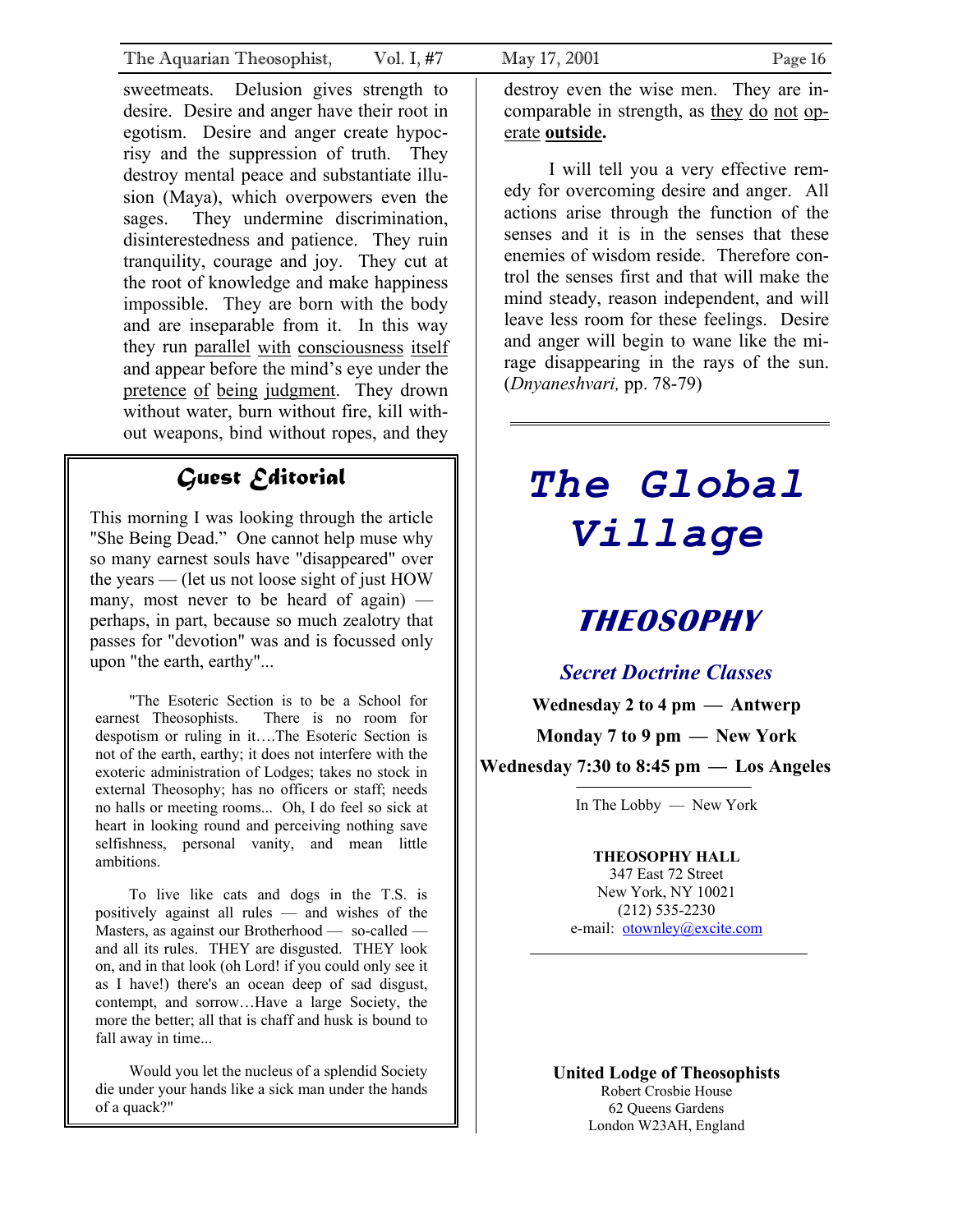# **Contact us: [ult@ultlon.freeserve.co.uk](mailto:ult@ultlon.freeserve.co.uk)** 11 mai Les étapes de la méditation

### SUNDAYS 8 **Samedi 12 Mai de 14h à 18h** .00 - 9.00 p.m.

| "Les Maîtres de Sagesse et l'hé | May $6th$ White Lotus Day — H.P. Blavatsky & the Masters of Wisdom |               |
|---------------------------------|--------------------------------------------------------------------|---------------|
| l'Humanite"                     | Informal Meeting The Dual Aspect of Wisdom                         | May $13th$    |
|                                 | Talk w/Questions What is God?                                      | May $20th$    |
|                                 | Inf. Mtg. The Self is the firmed of Self $\&$ also its Enemy       | May $27th$    |
|                                 | Talk w/Questions The Soul's Own Task                               | June $3^{rd}$ |
| <b>ÉCOLE DE THÉOSOPHIE PO</b>   | Inf Mtg. Mesmerism                                                 | June $10th$   |
| <b>ADOLESCEN</b>                | Talk w/Questins Psychic Powers — Use & Abuse                       | June $17th$   |
| $11 \t1 \t1$ $1$ $1$            | $ULT - It's origin & Purpose$                                      | June $24th$   |

*Wednesdays* **7:00 – 8:00 p.m. STUDY CLASS** *THE BHAGAVAD GITA & THE NOTES ON THE BHAGAVAD GITA* –W.Q. JUDGE *THE KEY TO THEOSOPHY* by H. P. Blavatsky

- **Mei:**<br> **EXELEPHONE (602) 256-6384 FIGURE EXECUTE: FIGURE (602) 256-6384**
- licht
- 20 DR Helderziendheid, telepathie en BY H.P. BLAVATSKY
- 27 RVO **Panel:** Paranormale verschijnselen en spirituele vermogens DR/PW

Argumenten tegen het materialisme

De strijd van de Theosofie om erkenning *THE THIRD FUNDAMENTAL* 

## THEOSOPHY DISCOVERY CIRCLE<br>
<sup>(between Madison & Park Ave. Phone 718-438-5021 or 973-697-0005)<br>
Thinking is difficult to discipline. Mind</sup> **TRS Suite — 11th Floor**

**11A.M. — 12:30** 

**May 6 Tsong Ka - Pa**

**Art & Symbols** 

Dhammapada **LOGIE UNIE DES THÉOSOPHES PARIS — FRANCE 11 bis, rue Kepler – 75116 Paris** 

## **Dimanches de 17h30 à 19h30**

1 er avril Les leçons de la rencontre Orient-Occident **Contents** 6 MAI JOUR DE LOTUS BLANC, *Commémoration*: **"L'apport unique de Mme Blavatsky à l'Occultisme universel"** 3 juin Expériences de mort imminente : quelles leçons.

### **Tel +(44) 20 7723 0688 Vendredis de 20h15 à 21h30**

**Fax +(44) 20 7262 8639** 04 mai Karma: y a-t-il une predestination?

# **SEMINAIRE, entrée libre et gratuite**  "Les Maîtres de Sagesse et l'héritage spirituel de

### **ÉCOLE DE THÉOSOPHIE POUR ENFANTS ET ADOLESCENTS**

Réunions bimensuelles, les  $1<sup>er</sup>$  et  $3<sup>ème</sup>$  samedis, de 16h à 17h15

### UNITED LODGE OF THEOSOPHISTS

Antwerp — BELGIUM **THEOSOPHY HALL 77 W. ENCANTO BLVD.** Voordrachten 2001 **Voordrachten 2001 PHOENIX, ARIZONA** 85003

opvoeding en onderwijs<br>
PW Het astrale lichaam en het astrale<br>
STUDY CLASSES SUNDAY eventings and the strate lichaam en het astrale<br>
licht EVENINGS, 7:30 – 8:30 P.M.<br>
THE KEY TO THEOSOPHY EXTERIGNATION CONSULTING BY H.P. BLAVATSKY<br>
WHITE LOTUS DAY will be celebrated MAY 6TH

### Reserve: THE BIG BLUE UMBRELLA

Kloneren: weldaad of misdaad? {FURNISHED BY The Theosophy Discovery CIRCLE: TRS SUITE –  $11^{TH}$  FLOOR; 44 EAST  $32^{ND}$  ST.

> Thinking is difficult to discipline. Mind is flighty, alighting where it listeth…. Let a wise man watch his thinking. The mind moves with extreme subtlety and is not noticed. It seizes whatever it desires. …

**May 20**<br> **A** Symbols **Reference** The mind is incorporeal, moves alone, travels far and rests in the cave of the heart.

### Selected Quotations on Conferences — Panels **MEDITATION**

| le mort imminente : quelles leçons |  |
|------------------------------------|--|
| pour la vie?                       |  |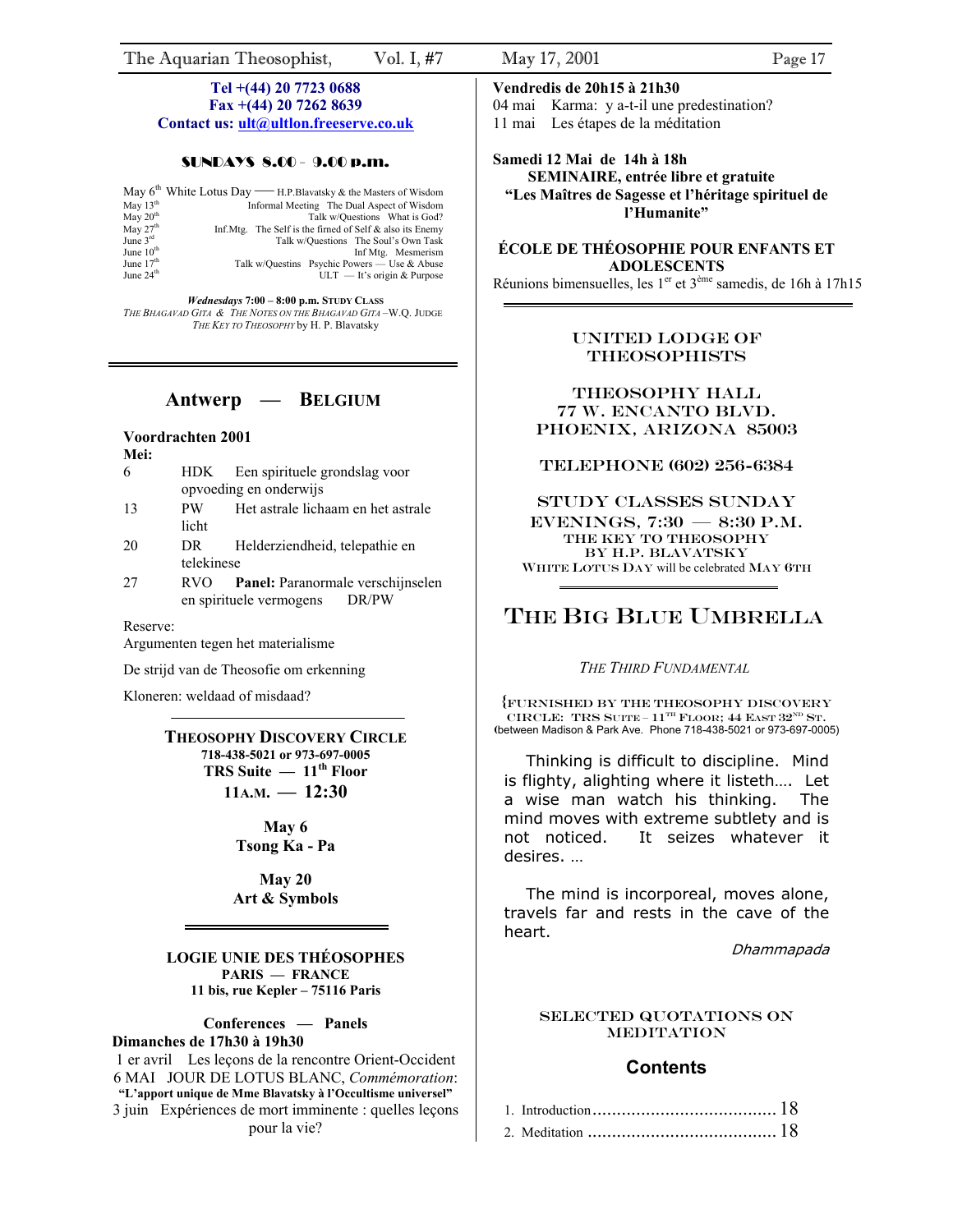### <span id="page-17-0"></span>London sends us a May 8th Gift, a Nosegay of mental Flowers for the Meditators among us — EDS

| 3. Sanyama  (Restraint, control, concentration) $18$     |  |
|----------------------------------------------------------|--|
|                                                          |  |
|                                                          |  |
|                                                          |  |
|                                                          |  |
|                                                          |  |
| 7.2. Dhyana [Yoga, "Abstract Meditation" SD II 116] $21$ |  |
|                                                          |  |
| 7.4. Turiya Immortality in Consciousness21               |  |
| 8. Designations Given to some Adepts23                   |  |
| 9. "Principles" in Man involved in Meditation $.23$      |  |
| 10. Perception -- Consciousness -- Intelligence .24      |  |
|                                                          |  |
|                                                          |  |
|                                                          |  |
|                                                          |  |

### 1. Introduction

These quotations have been selected from a wide range of sources<sup>1</sup>, as originally given out, or more accurately, 'retranslated' by those working in the service of the adept masters at the dawn of the modern Theosophical era.

In reading these quotations they show that meditation runs through all the teachings and that practical advice is given in its application. These will therefore be found a source of clear guidance and inspiration for those who strive to work for mankind.

### 2. Meditation

Meditation ..."is silent and unuttered prayer, or, as Plato expressed it, "the ardent turning of the soul towards the divine;" not to ask any particular good (as in the common meaning of prayer), but for good itself - for the "universal Supreme Good" of which we are a part on earth, and out of the essence of which we have all emerged...adds Plato, "remain silent in the presence of the divine ones, till they remove the clouds from thy eyes and enable thee to see by the light which issues from themselves, not what appears as good to thee, but what is intrinsically good." Key to Theosophy pp 10-11

3. Sanyama ... (Restraint, control, concentration)

"Fixing the mind on a plane, or subject is attention (Dharana)

The continuance of this attention is contemplation (Dhyana)

This contemplation, when it is practised only in respect to a material subject or object of sense, is meditation (Samadhi)

When this fixedness of attention, contemplation, and meditation are practised with respect to one object, they together constitute what is called Sanyama. (Perfect concentration) ... an accurate discerning power is developed ( a distinct faculty, which this practice alone develops)." Patanjali, p. 37-8

[see on "Attention," Theosophical Art & Notes, p. 153- 158]

Sanyama .. "is to be used in proceeding step by step to overcome all "modifications of the mind," (see Patanjali pp. 1, 3 ) from the more apparent to those most subtle...(after he has overcome the afflictions and obstructions described in earlier books, there are modifications of a recondite character suffered by the mind, which are to be got rid of by Sanyama. When he has reached that stage the difficulties will reveal themselves to him.)" Patanjali p. 38-9

#### 4. Concentration

Concentration ... "or Yoga is the hindering of the "modifications of the thinking principle." (...lack of concentration is due to the mind--"thinking principle" being diffused over a multiplicity of subjects.) So concentration is equivalent to the correction of a tendency to diffuseness — to obtaining "onepointedness," or the power to apply the mind, at any moment to the consideration of a single point of thought, to the exclusion of all else...the mind is not the supreme or highest power; it is only a function, and instrument, with which the soul (the higher mind) works, feels sublunary things, and experiences...the lower mind has a plane of its own, distinct from the soul and the brain, and what is to be learned is to use the will, which is also a distinct power from the mind and brain in such a way...as a servant at any time, for as long a period as we wish, to the consideration of whatever we have decided upon.)" Patanjali p. 1,2,3.

"Real concentration is in fact Union with the Divine. We are to understand that we are each the Divine. There is no separateness, but the one Spirit is in each, reflected in each person. "Thou art that Spirit!" is well understood and felt before concentration can become possible...study Patanjali [the philosophy of concentration]. The true source for concentration is selflessness, for as long as we feel the shackles of the personal self, so long is concentration hindered in various ways." WQJ - Practical Occultism p. 275

<span id="page-17-1"></span>All the sources and references mentioned are available to purchase from The United Lodge of Theosophists, 62 Queens Gardens, London W2 3AL, UK 020 7723 0688 [www.ultlon.freeserve.co.uk](http://www.ultlon.freeserve.co.uk/)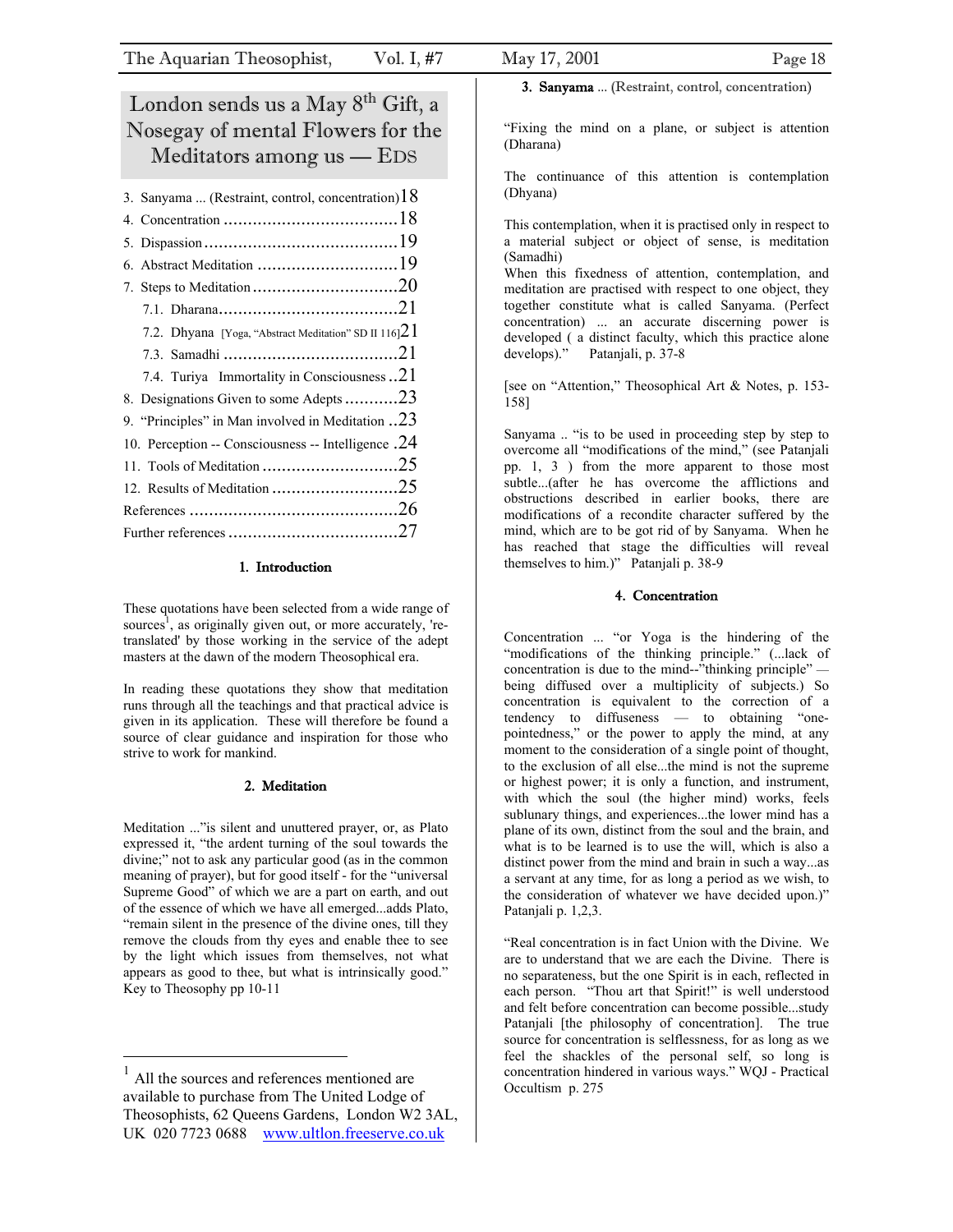<span id="page-18-0"></span>"Real concentration is not acquired by experiments in thought transference, [for] in those [cases], one of the persons has to be passive or over-sensitive. Passivity leads at last either to indifference or to undue and unequal development of psychism, which is very undesirable...There are two kinds of concentration. First that of the brain and mere nerves, including attention, and Second, that sort which is higher and spiritual, pertaining to the ideals of life and the soul itself. The first is properly cultivated by ordinary methods of study and attention, especially the latter and which results in good memory. The second is cultivated by fixing the aspirations on the highest good for all and on the unity of all beings; by acting for the good of all; by practising altruism; by endeavouring to spread the light of truth to as many persons as possible, ignoring what seems like present advantage to oneself; in fact, by "right speech, right thought, and right action." All this second practice results in giving to all the qualities in the being, to every cell and atom, one single impulse and direction; and when that is fully established, knowledge flows in on all sides, as it were, spontaneously. Any other practice deludes us by seeming agreeable or fascinating, but in fact results only in small special effects...our real character...is improved or enlarged only by a spiritualized life and motive." WQJ Practical Occultism. p. 290-1

"At the time of concentration, the soul abides in the state of a "spectator without a spectacle." (This has reference to the perfection of concentration...by hindering the modifications of the thinking principle, the soul (lower manas) is brought to a state of being wholly devoid of taint of, or impressions by, any subject.) Patanjali p. 3

The "modifications of the Mind" are: — Correct Cognition, Misconception, Fancy, Sleep, and Memory." Patanjali p. 4

"The hindering of the modifications of the Mind" (lower Manas)...is to be effected by means of Exercise and Dispassion.

Exercise is the uninterrupted, or repeated effort that the mind (lower manas) shall remain in its unmoved state, (or apply it to any one point to the exclusion of all others.)...This exercise is a firm position observed out of regard for the end in view, and perseveringly adhered to for a long time without intermission. (Q.: Does he devote every moment of his life to it ? A.: No, but to the length of time that has been set apart for the practice.)

### 5. Dispassion

Dispassion is the having overcome one's desires, (a state of being in which the consciousness is unaffected by passions, desires, and ambitions, which aid in causing modifications of the mind.)

"Dispassion carried to the utmost, is indifference regarding all else than soul (Higher Manas), and this indifference arises from a knowledge of soul (Higher Manas) as distinguished from all else." Patanjali pp. 5, 6, 7.

"Meditation" or "distinct cognition" is four-fold: Argumentation, Deliberation, Beatitude, Egoism. (excludes every other modification than that pondered on.)

Argumentation...pondering in comparison with other things.

Deliberation... pondering sources and fields of action of the subtler senses and the mind.

Beatitude ... pondering on Higher Manas and abstract Truth.

Egoism. nothing remains but cognition of the Self, which then becomes a stepping stone to higher degrees of meditation...self-consciousness alone results; does not include the consciousness of the Absolute or the Supreme Soul." Patanjali p 7, 8.

"The meditation just described is preceded by the exercise of thought without argumentation.

Another sort of meditation is in the shape of the "selfreproduction of thought" after the departure of all objects from the field of the mind (Lower Manas).

The meditative state attained by those whose discrimination does not extend to pure Spirit (Atma), depends upon the phenomenal world. In the practice of those who are, or may be, able to discriminate as to pure spirit, their meditation is preceded by Faith, Energy, Intentness (upon a single point), and Discernment, r thorough discrimination of that which is to be known. (In him who has Faith there arises Energy, or perseverance in meditation, and, thus persevering, the memory of past subjects springs up, and his mind becomes absorbed in Intentness, in consequence of the recollection of the subject, and he whose mind is absorbed in meditation arrives at a thorough Discernment of the matter pondered upon.)" Patanjali pp. 8, 9, 10

#### 6. Abstract Meditation

"The state of abstract meditation may be attained by profound devotedness toward the Supreme Spirit, considered in its comprehensible manifestation as Ishwara. [ A "name" of Krishna — the Higher Self within each man  $\vert$  This profound devotedness is a preeminent means of attaining abstract meditation and its fruits. "Ishwara" is the Spirit in the body.)" Patanjali p. 10

"The meditation which destroyeth pain is produced in him who is moderate in eating and it recreation, of moderate exertion in his actions, and regulated in sleeping and waking. When the man, so living, centers his heart in the true Self, and is exempt from attachment to all desires, he is said to have attained to Yoga — when regulated, and at rest, seeing the self by the Self, he is contented, when he becometh acquainted with that boundless bliss which is not connected with objects of senses, and being where he is not moved from the reality; having gained which he considereth no other superior to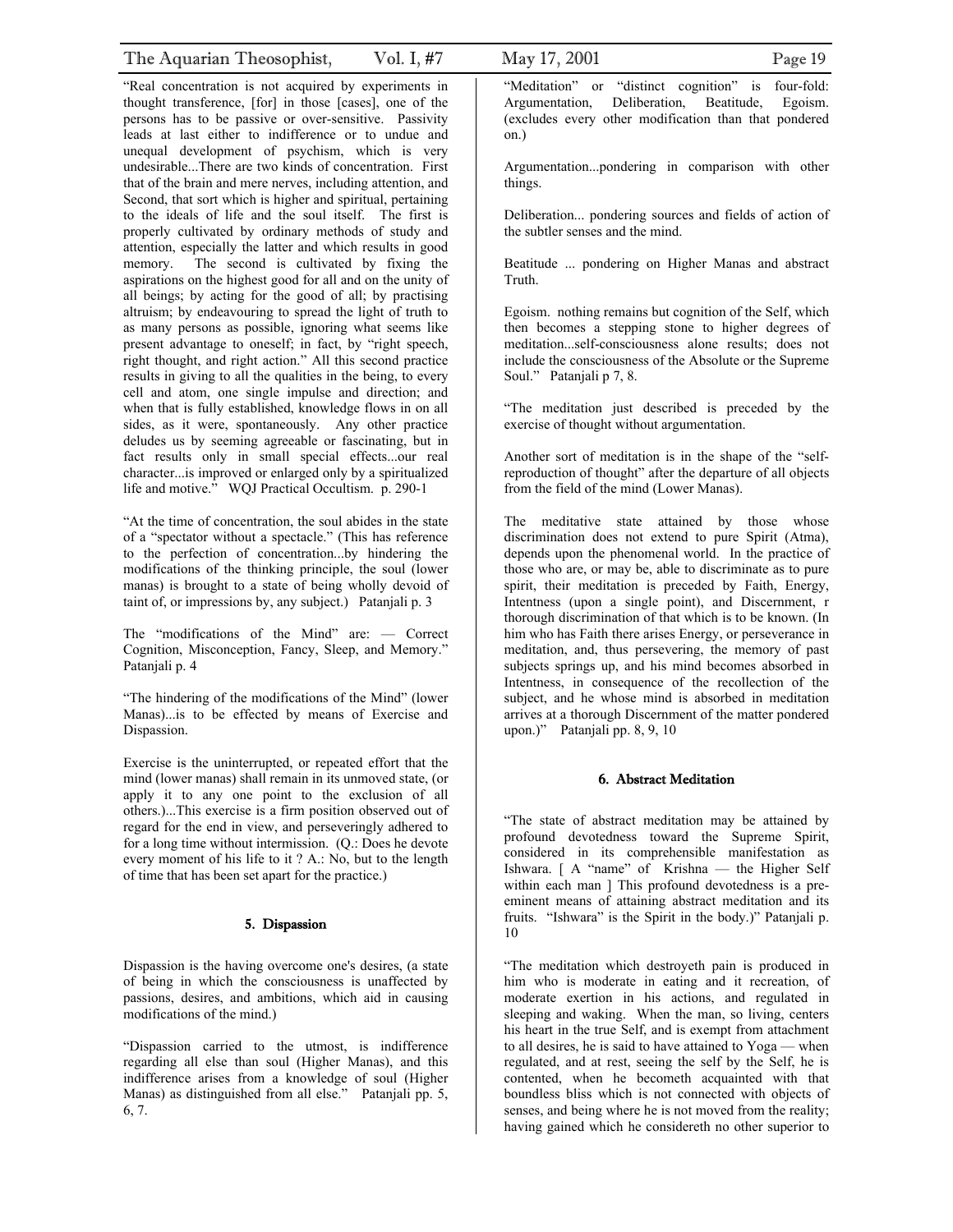<span id="page-19-0"></span>it, and in which, being fixed, he is not moved even by the greatest grief; know that this disconnection from union with pain is distinguished as yoga, spiritual union or devotion, which is to be striven after by a man with faith and steadfastly...To whatsoever object the inconstant mind goeth out he should subdue it, bring it back, and place it upon the Spirit...He who is thus devoted and free from sin obtaineth without hindrance the highest bliss union with the Supreme Spirit." Gita, p. 47-8

"The anchorite who shutteth his placid soul away from all sense of touch, with gaze fixed between his eye brows; who maketh the breath to pass through both his nostrils with evenness alike in inspiration and expiration, whose senses and organs together with his heart and understanding are under control, and who hath set his heart upon liberation and is ever free from desires and anger is emancipated from birth and death even in this life. Knowing that I, the great Lord of all worlds, am the enjoyer of all sacrifices and penances and the friend of all creatures, he shall obtain me and be blessed." Gita. p. 42-3

"The man whose devotion has been broken off by death...comes in contact with the knowledge which belonged to him in his former body...[he] striving with all his might obtaineth perfection because of efforts continued through many births, goeth to the supreme goal. The man of meditation as thus described is superior to the man of penance and to the man of learning and also to the man of action..." Gita,. p. 51

"Whosoever shall meditate upon the All-Wise which is without beginning, the Supreme Ruler, the smallest of the small, the Supporter of all, whose form is incomprehensible, bright as the sun beyond the darkness; with mind undeviating, united to devotion, and by the power of meditation concentrated at the hour of death...attains to that Supreme Divine Spirit." Gita p. 59

"Some men, by meditation, using contemplation upon the Self, behold the spirit within..." Gita, p. 97

"I will now tell thee what is the object of wisdom, from knowing which a man enjoys immortality; it is that which has no beginning, even the supreme Brahma, and of which it cannot be said that it is either Being or Non-Being...it is immanent in the world...unattached, yet supporting all; without qualities, yet the witness of them all...the light of all lights...wisdom itself, the object of wisdom, and what which is to be obtained by wisdom; in the hearts of all it ever presideth." Gita, p. 95

"Part of the power of Karma is the "mysterious power of meditation," which exhibits itself according to the particular corporeal body one has assumed...what its complexion is he does not know. In reassuming a body (this power) reaches out to numberless affinities engendered in other lives, and takes hold of all that come in its reach ["life-atoms," Skandhas]...their influence cannot be calculated...Krishna therefore advises Arjuna to be free from the influence of the qualities, so that he may obtain a complete release...These effects, divergences, and swayings, are well known to the occultist...devotion is what is inculcated by the Adepts to their Chelas. It involves a mental abnegation not agreeable to the modern mind, but that must be acquired or real progress is impossible...if we fix desire on accomplishing even a seeming good result, we are bound by that desire...the wise student...will revolve it (devotion) in his mind, strive after it, and make it a thing to be attained by him." G. Notes, p. 66-9

"...the direction to perform actions and yet renounce their performance...the real actor is the mind, that acts...are the thoughts themselves...Duty, and the final imperative the "what ought I to do" — comes in here and becomes a part of the process. (discrimination to be applied)...true meditation is (thus) begun and will soon become permanent...[will acquire] a concentration in time which will increase the real power of meditation. It is not meditation to stare at a spot on the wall for a fixed period, or to remain for another space of time in a perfectly vacuous mental state which soon runs into sleep...many students have run after these follies, ignoring the true way. The truth is, that the right method is not easy; it requires thought and mental effort, with persistence and faith...It will all depend on self-mastery. The self below will continually drag down the man who is not selfconquered...on the other side, the self is near to divinity, and when conquered it becomes the friend and helper of the conqueror...Every effort we make in (intentness upon the Supreme Spirit)...will be preserved in the inner nature and cannot be lost at death. It is a spiritual gain..." Gita Notes, pp 127-130

"...[the acquisition of] spiritual discernment by means of which the Supreme Spirit can be discerned in all things...this sort of knowledge leaves nothing else to be known, but...to attain it the heart — that is every part of nature — must be fixed on the Spirit, meditation has to be constant, and the Spirit made the refuge or abidingplace." Gita Notes, p. 132

"The meditation spoken of as necessary (Gita, p. 59) to the highest attainment is sometimes called "a lifetime's meditation;" it means that the immortality of man has first to be assumed, and then rigidly adhered to as the basis for every thought and action, for it is only in this way that a realization of immortality can be obtained by embodied beings. As it is from the Spirit in Man that all law and power proceeds, each human being creates his own limitations on every plane of being; he can transcend those limitations only by reverting to and maintaining his immortality, as the observer and experiencer of all the passing changes, himself unchanged and unchanging." G N p 148-9

"...half an hour [should be selected]...devote it before breakfast to silent mediation, in which you brood upon all great and high ideas...another half an hour before you go to bed [also]...The best and most important teacher is one's seventh Principle [Atma] centered in the sixth [Buddhi]. The more you divest yourself of the illusionary sense of personal isolation, and the more you are devoted to the service of others, the more Maya (illusion) disappears and the nearer you approach to Divinity." WQJ Letters, p. 96

### 7. Steps to Meditation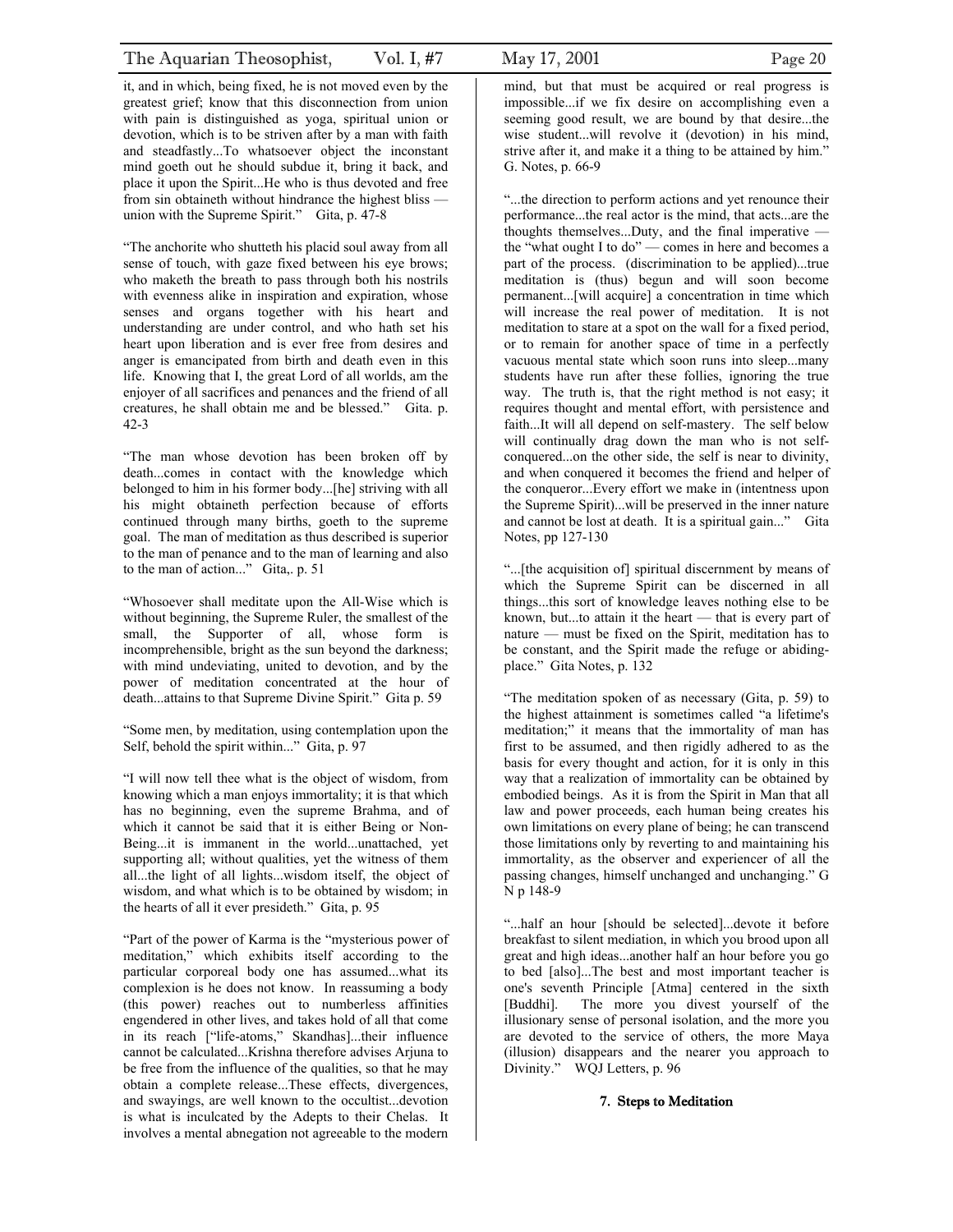<span id="page-20-0"></span>The 4 steps in Meditation in Indian systems that follow Sanyama are: Dharana, Dhyana, Samadhi, Turiya... Gita 123, WQJ Art I 576-7

### **7.1. Dharana**

Dharana ... State in Yoga practice when the mind has to be fixed unflinchingly on some object of meditation. Glos. p. 99

"Dharana is the intense and perfect concentration of the mind upon some one interior object, accompanied by complete abstraction from everything pertaining to the external Universe, or the world of the senses." Voice, p. 1 fn

"...every sense as an individual faculty has to be "killed" (or paralyzed) on this plane [the sixth],passing into and merging with the Seventh sense, the most spiritual." Voice, p. 20 fn

### **7.2. Dhyana** *[Yoga, "Abstract Meditation" SD II 116]*

"...a state of abstraction which carries the ascetic practising it far above this plane of sensuous perception and out of the world of mater..."contemplation". The 6 stages of Dhyan differ only in the degrees of abstraction of the personal Ego from sensuous life." T. Glos. 101 [ see Glos. 337 (7 Dhyanas), Patanjali 37, Letters 29, HPB Art II 203 Is II 287. ML 29-31, FRIENDLY PHILOSOPHER107.

 "Dhyana Marga . "the Path of pure knowledge, or Paramartha, or Svasamvedana, the "self-evident or selfanalyzing reflection." Voice, p. 65 fn

"Paramartha ... Absolute existence...Absolute non-being and unconsciousness, being at the same time absolute perfection or Absoluteness itself." Transactions, p. 55

Svasamvedana ... "the reflection which analyses itself;" a synonym for Paramartha." [see SD I 53-4, 56-7] T. Glos. 315 "Meditation as used by us, is what is called in Sanskrit Dhyana, i.e., want of motion and onepointedness. The main point is to free the mind from the power of the senses, and to raise a current of thought to the exclusion of all others. "Realizations comes from dwelling on the thing to be realized." W.Q.J. says, "To meditate on the Higher Self is difficult; seek then the Bridge, the Masters." The patient dwelling of the mind on a single thought results in the gaining of wisdom, and it is thus that the true Occultist is developed. Aspiration towards the Higher Self should form part of the daily meditation; the raising toward the higher planes of our being, which cannot be found unless they are sought. Earnest and reverent desire for Master's guidance and enlightenment will begin the attunement of the nature to the harmony to which it must one day respond. Concentration on a single point in the Teaching is a road to the philosophy; self-examination, a road to knowledge of oneself. To put oneself in the place of another, to realize his difficulties, and thus be able to help him, is that faculty — which when extended makes it possible

for the Adept to understand the nature of the stone or other form of consciousness." [ Letters 112 ] Meditation is a good beneficent practice leading to a great end. It is also a great destroyer of the personal idea." ROBERT CROSBIE: — FRIENDLY PHILOSOPHER p 93

[see GN. 66, Letters 6-7,112, Voice 1, 20fn, SD I 572, FP pp 186, 290]

### **7.3. Samadhi**

Samadhi . "A state of ecstatic and complete trance... from Sam-adha, "self-possession." He who possesses this power is able to exercise an absolute control over all his faculties, physical or mental; it is the highest state of Yoga." Glos. 286

Bodhi or Samadhi - "Deep meditation. During this the subject reaches the culmination of spiritual knowledge." { see SD I xix ) Theosophical Glossary 286, 343

Samadhindriya . "root of concentration,"...4th of the 5 "Roots"...the agents in producing a highly moral life, leading to sanctity and liberation; when these are reached, the two spiritual roots lying latent in the body (Atma and Buddhi) will send out shoots and blossom...the organ of ecstatic mediation is Raja-Yoga practices." Glos. p. 286

 Indriya ... "control of the senses in Yoga practice. Ten external agents: the 5 senses (of perception) Jnana-Indriyas, and the 5 used for action — Karma-Indriyas. Pancha-indriyani means literally and in its occult sense "the 5 roots producing life (eternal)." Theosophical Glossary 155

Ecstasy "...the infinite cannot be known by the finite i.e., sensed by the finite Self — but that the divine essence could be communicated to the higher Spiritual Self in a state of ecstasy...Real ecstasy was defined by Plotinus as "the liberation of the mind from its finite consciousness, becoming one and identified with the infinite." ..Samadhi...Yogis who facilitate it physically by the greatest abstinence in food and drink, and mentally by an incessant endeavor to purify and elevate the mind." Key to Theosophy p. 10

Ecstasy: "A psycho-spiritual state; a physical trance which induces clairvoyance and a beatific state bringing on visions." Glos. p. 09 Communion ... and simultaneous action with our "Father in secret;" and in rare moments of ecstatic bliss, in the mingling of our higher soul with the universal essence, attracted as it is towards its origin and center, a state, called during life Samadhi, and after death Nirvana...We cannot pray to the absolute,...therefore we try to replace fruitless and useless prayer by meritorious and good-producing actions." Key to Theosophy p. 70

#### **7.4. Turiya** *Immortality in Consciousness*

Turiya ... "A state of the deepest trance — the fourth state of the Taraka Raja Yoga, one that corresponds with Atma, and on this earth with dreamless sleep — a causal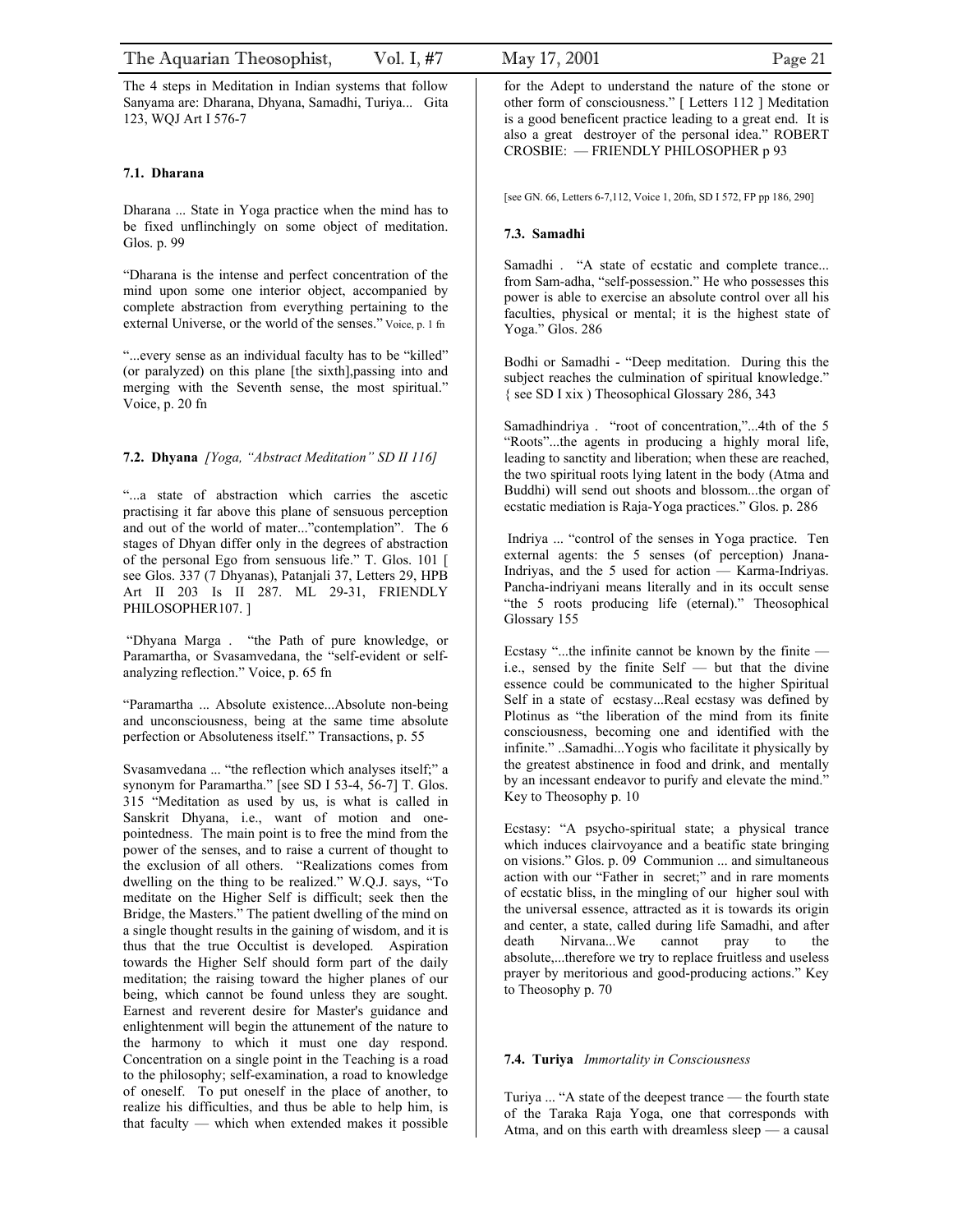condition. [ see Karanopadhi, spiritual awareness, super-Jagrat ]" Glos. 345

"The Turiya, that beyond the dreamless state, the one above all, a state of high spiritual consciousness." Voice, 6 fn

"The three qualities are lower than a state called Turiya, which is a high state capable of being enjoyed even while in this body. Therefore in that state, there exists none of the three qualities, but the soul sees the three qualities moving in the ocean of Being beneath. This experience is met with not only after death, but, as I said, it may be enjoyed in the present life, though of course consciously very seldom. But there are those high Yogis who can and do rise up to Nirvana, or Spirit, even consciously, while on the earth. This state is the fourth state, called Turya. There is no word in English which will express it. In that state the body is alive, though in deep catalepsy [Selfinduced by the Adept. — N.J.] When the Adept turns from it he brings back whatever he can of the vast experiences of that Turya state. Of course they are far beyond any expression, and their possibilities can be only dimly perceived by us..." WQJ Letters, p. 28-9

"In the Spirit or Atma all experiences of all forms of life and death are found at once, and he who is one with the Atma knows the whole manifested Universe at once. I have spoken of this condition before as the Turya or fourth state." WQJ Letters p. 58-9

To meditate on the Higher Self is difficult. Seek then the bridge — the Masters...the Great Workers who are behind us. They are behind us, to my personal knowledge...[and] behind all sincere workers. I know that their desire is that each should listen to the voice of his inner self and not depend too much on outside people...By a dependence of that kind you become at last thoroughly independent, and then the unseen helpers are able to help all the more." WQJ LET. 112

"Outside a certain highly spiritual and elevated state of mind, during which Man is at one with the Universal Mind — he can get nought on earth but relative truth, or truths, from whatsoever philosophy or religion." HPB Art I p. 10

"Ishwara"..."the divine Self perceived or seen by Self," the Atman or seventh principle ridded of its mayavic distinction from its Universal Source — which becomes the object of perception for, and by the individuality centered in Buddhi, the sixth principle, — something that only happens in the highest state of Samadhi." M L 343

"The monad — a truly "indivisible thing," — is here rendered as the Atma in conjunction with Buddhi and the higher Manas. This trinity is one and eternal, the latter being absorbed in the former at the termination of all conditioned and illusive life. The monad, then, can be traced through the course of its pilgrimage and the changes of transitory vehicles only from the incipient stage of the manifested Universe. In Pralaya, or the intermediate period between two manvantaras, it loses it when the real one self of man merges into Brahm in cases of high Samadhi (the Turiya state) or final Nirvana; "when the disciple...having attained that primeval

consciousness, absolute bliss, of which the nature is truth, which is without form and action, abandons this illusive body that has been assumed by the atma just as an actor (abandons) the dress (put on)." For Buddhi (the Anandamaya sheath) is but a mirror which reflects absolute bliss; and, moreover, that reflection itself is yet not free from ignorance, and is not the Supreme Spirit, being subject to conditions, being a spiritual modification of Prakriti, and an effect; Atma alone is the one real and eternal substratum of all — the essence and absolute knowledge — the Kshetragna.{\*} It is called in the Esoteric philosophy "the One Witness," and, while it rests in Devachan, is referred to as "the three Witnesses to karma." {\*} "...the great Vedanta teacher [Sankara], who, speaking of the sheaths (the principles in man) Jiva, Vignanamaya, etc., which are in their physical manifestation, "water and blood" or life, adds that atma (spirit) alone is what remains after the subtraction of the sheaths and that it is the only witness, or synthesized [SD II 573] unity." SD I 570-1 & fn

"That which remains during pralaya is the eternal potentiality of every condition of Pragna (consciousness)contained in that plane or field of consciousness which the Adwaita calls, Chikadasan [the infinite field or plane of Universal Consciousness — SD II 597fn] and Chinmatra (abstract consciousness) [Parabrahmam — SD II 597fn], which being absolute, is therefore perfect unconsciousness — as a rue Vedantin would say." HPB Art I 170[ see also SD I 27 "the open Eye of the Dangma" ]

"I maintain as an occultist, on the authority of the Secret Doctrine, that though merged entirely into Parabrahm, man's spirit while not individual per se, yet preserves its instinct individuality in Paranirvana owing to the accumulation of the aggregates, or skandhas that have survived after each death, from the highest faculties of the Manas. The most spiritual  $-$  i.e., the highest and divinest aspirations of every personality follow Buddhi and the Seventh Principle [Atma] into Devachan (Swarga) after the death of each personality along the line of rebirths, and become part and parcel of the Monad." HPB Art III 265

To become complete and comprehensible, a cosmological theory has to start with a primordial Substance diffused throughout boundless Space, of an intellectual and divine Nature. That substance must be the Soul and Spirit, the Synthesis and Seventh Principle of the manifested Kosmos, and, to serve as a spiritual Upadhi to this, there must be a sixth, its vehicle — primordial physical latter, [see Glos. p. 311] so to speak, though its nature must escape for ever our limited normal senses." SD I 494

[Suddha Sattwa ... "a substance not subject to the qualities of matter; a luminiferous and (to us) invisible substance, of which the bodies of the Gods and highest Dhyanis are formed. Philosophically, Suddha Sattwa is a conscious state of spiritual Ego-ship rather than any essence." Glos. 311 ] [ see also explanation on SD II 79- 80 ]

"The Taraka Raj-Yogis recognize only three upadhis in which Atma may work...the Jagrata, or waking state of consciousness (corresponding to Sthulopadhi); the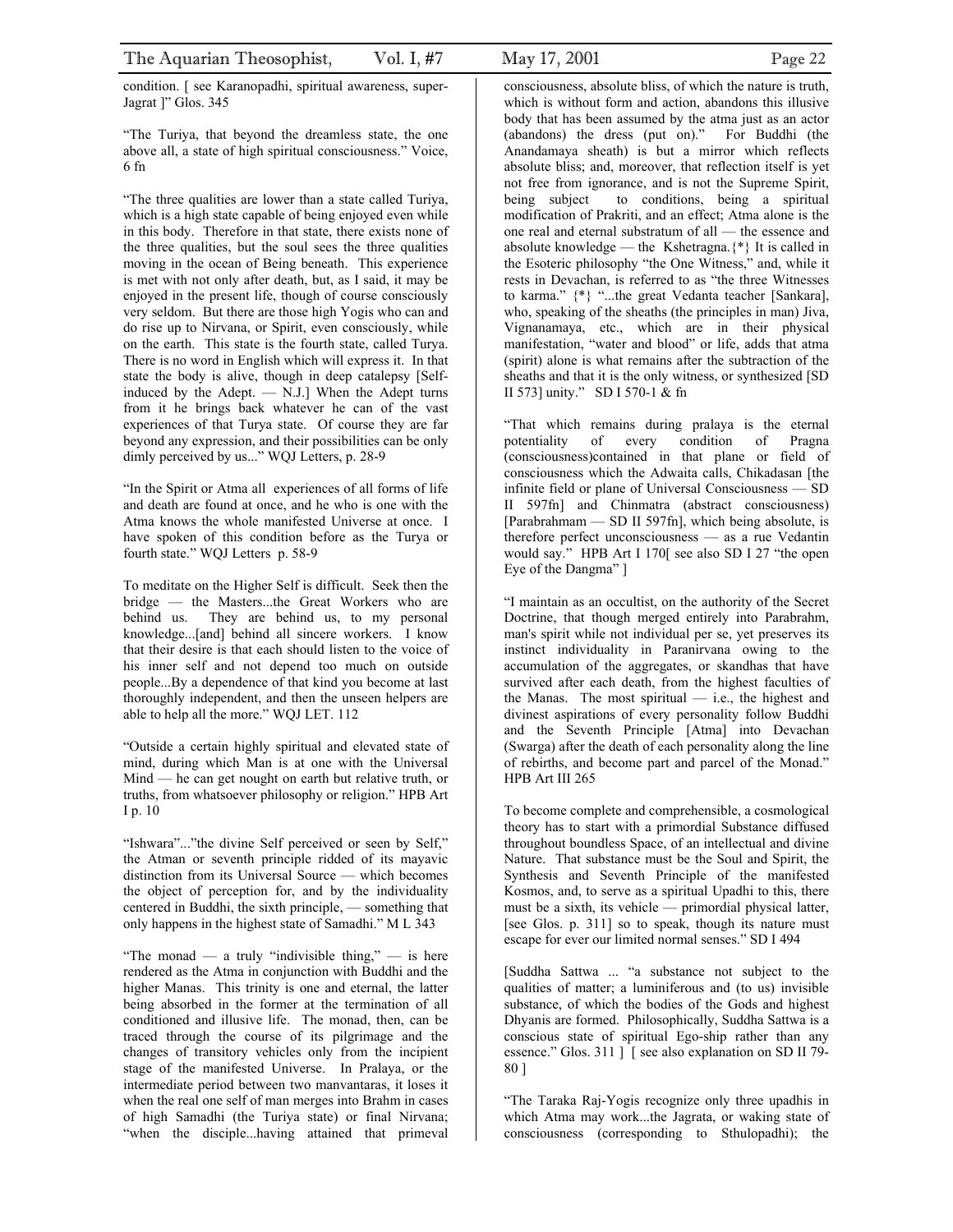<span id="page-22-0"></span>Swapna, or dreaming state (in Sukshmopadhi); and the Sushupti, or causal state [dreamless, deep sleep] produced by, and through Karanopadhi, or what we call Buddhi. But then, in transcendental states of Samadhi, the body with its linga sarira, the vehicle of the lifeprinciple, is entirely left out of consideration: the three states of consciousness are made to refer only to the three (with Atma the fourth) principles which remain after death."( see SD I 157 ) HPB Art II 236

### 8. Designations Given to some Adepts

Yogi "... A state, when reached, makes the practitioner thereof absolute master of his six "principles," he now being merged in the Seventh. It gives him full control, owing to his knowledge of Self and Self, over his bodily, intellectual and mental states, which, unable any longer to interfere with, or act upon, his Higher Ego, leave it free to exist in its original, pure, and divine state." Glos. 381

"Yogis are those who strive for union with the Higher Self. All do not succeed in any one life, so some are subject to rebirth...Man binds himself or frees himself by reason of his spiritual power — and his connection with every department and division of great Nature. [Gita, p. 62]...The "highest place" is sometimes called "Allknowingness," the perfection of knowledge, the possession of which confers power of action upon any or all departments of manifested Nature. To reach this "highest-place" the highest motive must prevail in all thought and action, perhaps through many lives..." G. N. p. 151-2

Yoga ... "Attributed to Yajnavalkiya and to Patanjali ... "The practice of meditation as a means of leading to spiritual illumination. Psycho-spiritual powers are obtained thereby, and induced ecstatic states lead to the clear and correct perception of the eternal truths in both the visible and invisible universe." Theosophical Glossary 381

Sannyasi ..."An ascetic who has reached the highest mystic knowledge; whose mind is fixed upon the supreme truth, and who has renounced everything terrestrial and worldly." Theosophical Glossary p. 290

Initiation ... "The whole individuality is centered in the three middle [ or third (Manas), forth ( Kama ), and fifth Astral Body) ] principles. During earthly life it is all in the fourth (Kama-Manas), the center of energy, volition — will...the individuality survives...to run its seven-fold and upward course [it] has to assimilate to itself the eternal-life power residing in the seventh ( Atma ), and then blend the three (4th, 5th, and 7th) into one — the 6th ( Buddhi ). Those who succeed in doing so become Buddhas, Dhyan Chohans, etc...The chief object of our struggle and initiations is to achieve this union while yet on this earth." M. Letters, p. 77-8

"The Occult Science is not one in which secrets can be communicated of a sudden...[there is a waiting period] till the neophyte attains to the condition necessary for that degree of illumination to which, and for which, he is

entitled and fitted, most if not all of the Secrets are incommunicable. The receptivity must be equal to the desire to instruct. The illumination must come from within...Fasting, mediation, chastity of thought word and deed; silence for certain periods to enable nature herself to speak to him who comes to her for information; government of the animal passions and impulses; utter unselfishness of intention, the use of certain incense and fumigations for physiological purposes, have been published as the means since the days of Plato and Iamblichus in the West...How these must be complied with to suit each individual temperament is of course a matter for his own experiments and the watchful care of his tutor or Guru...part of his course of discipline, and his Guru or initiator can but assist him with his experience and will power but can do no more until the last and supreme initiation." M. Letters, p. 282-3

### 9. "Principles" in Man involved in Meditation

"Atma...the Higher Self ... "The inseparable ray of the Universal and One Self. It is the God above, more than within, us. Happy the man who succeeds is saturating his inner Ego with it !" Key to Theosophy 175

"Higher Self ... is Atma...it can never be objective under any circumstances, even to the highest spiritual perceptions. For Atman or the "Higher Self" is really Brahma, the Absolute, and indistinguishable from it. In hours of Samadhi, the higher spiritual consciousness of the Initiate is entirely absorbed in the One essence, which is Atman, and therefore, being one with the whole, there can be nothing objective for it. Self...this term ought to be applied solely to the One Universal Self...

 Manas, the "causal body," we may call it when connecting it with the Buddhic radiance — the "Higher Ego"...a child does not acquire its sixth principle — or become morally responsible capable of generating Karma — until seven years old..." Key to Theosophy p. 171-2

"Buddhi...the Spiritual Divine Ego ... Spiritual soul or Buddhi, in close union with Manas, the mind-principle, without which it is no Ego at all, but only the Atmic Vehicle. (passive agent)..."Buddhi becomes conscious by the accretions it gets from Manas after every new incarnation and death of man." (SD I 244) [see HPB Art. III, 265 ] Key to Theosophy p. 176

"Buddhi...The faculty of cognizing the channel through which divine knowledge reaches the Ego, the discernment of good and evil, "divine consciousness," "Spiritual Soul," the vehicle of Atma." SD I xix [see also SD I 17 119, 244, 570, 453; Key to Theosophy 175-6]

"Avalokitesvara..."When Buddhi absorbs our Egotism (destroys it) with all its Vikharas [qualities, or attractions-TM 11-p. 23], Avalokitesvara [SD I-108, II-178, Glos. 44, ML 90] becomes manifested to us, and Nirvana, or Mukti is reached...freedom from the trammels of Maya or illusion." SD I xix

[see SD I xxi, 7, 132 II 615 Theosophical Glossary 211, 218, 232; ]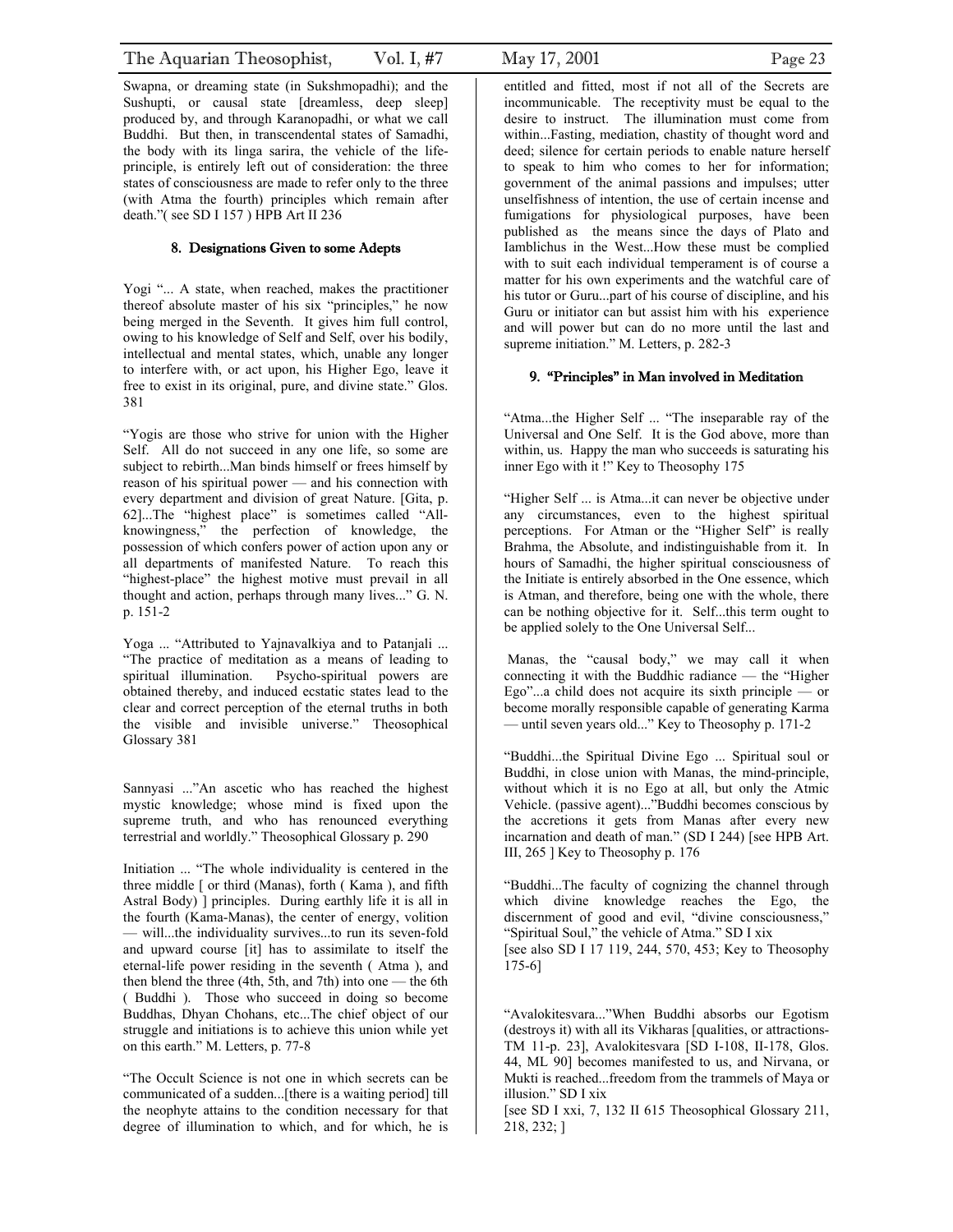<span id="page-23-0"></span>Manas...the Inner or Higher "Ego" ... The "Fifth Principle, so-called, independently of Buddhi. The Mind-Principle is only the Spiritual Ego when merged into and one with Buddhi, — no materialist being supposed to have in him such an Ego, however great his intellectual capacities. It is the permanent Individuality or the "Reincarnating Ego." ("The human Ego is neither Atman nor Buddhi, but the higher Manas...Karana Sarira (the "causal body") on the plane of the Sutratma (thread soul), which is the golden thread on which, like beads, the various personalities of the Ego are strung." (SD II 79) "Esoteric philosophy teaches the existence of two Egos in man, the mortal or personal, and the Higher, the Divine and the Impersonal." (Glos. p. 111)] ...

"Higher Ego"...it is the higher Manas illuminated by Buddhi, the principle of self-consciousness, the "I-am-I"...the Karana Sarira, the immortal man which passes from one incarnation to another." ( see Trans. p. 63) Key to Theosophy p. 176

"Lower Manas or Kama Manas ... the Lower or Personal "Ego": — "the physical man in conjunction with his lower Self (Kama-Manas), i.e., animal instincts, passions, desires, etc. It is called the "false personality," and consists of the Lower Manas combined with the Kama Rupa, and operating through the Physical body and its phantom, or "double" [Astral body]. Key to Theosophy p. 176

"The astral principle, or mind...[lower Manas] is the sentient soul, inseparable from our physical brain, which it holds in subjection, and is in its turn equally trammeled by it. This is the ego, the intellectual life-principle of man, his conscious entity. While it is yet within the material body, the clearness and correctness of its spiritual vision depend on its more or less intimate relation with its higher Principle. When this relation is such as to allow the most ethereal portions of the soulessence to act independently of its grosser particles and of the brain, it can unerringly, comprehend what it sees; then only, it is the pure, rational, supersentient soul. This state is known as...Samadhi...it is the highest condition of spirituality possible to man on earth." [see further for a description of the Dharana state, Is II 591 ] Is II 590-1

"...[our] axioms of logic can be applied to the lower Manas only, and it is from the perceptions of Kama Manas alone that [one] argues. Occultism teaches only that which it derives from the cognition of the Higher Ego [Higher Manas] or [Buddhi Manas]...the first and only form of the prima materia our brain-consciousness can cognize, is a circle. Train your thought first of all to a thorough acquaintance with a limited circle, and expand it gradually. You will soon come to a point when without its ceasing to be a circle in thought it yet becomes infinite and limitless even to the inner perceptions. It is this circle which is called Brahma, the germ, atom, or anu; a latent atom embracing infinitude and boundless Eternity during Pralaya, an active one during the life-cycles; but one which has neither circumference nor plane, only limitless expansion...a Circle is the first geometrical figure in the subjective world, and it becomes a Triangle in the objective..." Transactions p. 126-7

#### 10. Perception — Consciousness — Intelligence

Perceiver ... "There is only one Perceiver; the sights are modified by the channels through which the Perceiver looks...The power of seeing is the Soul; the power of the Soul goes into the seeing, hence what It "sees" are to it real, because seen; as sights, each is a reality; but the nature of the Soul is different from any and all "sights." The nature of the Soul is unmodifiable, and this must be grasped...The Mind as at present constituted is attracted or repelled by externalities, and the power of the Soul flows in the direction of concentration, be that long or short. Trough the Mind, the Soul determines bad, good, better, best, on this or any plane. Mind has to be adjusted by knowledge of essential nature, of causes, and by analogies and correspondences...There is just "Consciousness" and its "states," which are conditioned consciousness. We speculate on conditions; we cannot [speculate] on Consciousness itself, for we are that." Friendly Philosopher p. 50

One Consciousness ... "We have thus to carry on the culture of the soul by regular stages, never neglecting one part at the expense of another...The meaning here is that he is to rely upon the One Consciousness which as differentiated in a man, is his Higher Self. By means of this higher self [Atman] he is to strengthen the lower [Kama-Manas], or that which he is accustomed to call "myself [ the embodied brain-mind ]."

."Our consciousness is one and not many, nor different from other consciousnesses. It is not waking consciousness or sleeping consciousness, or any other but consciousness itself...the one consciousness of each person is the Witness or Spectator of the actions and experiences of every state we are in or pass through. It therefore follows that the waking condition of the mind is not separate consciousness.

"The one consciousness pierces up and down through all the states or planes of Being, and serves to uphold the memory — whether complete or incomplete — of each state's experiences.… To take the first step raises the possibility of success...The first step is giving up bad associations and getting a longing for knowledge of God; the second is joining good company, listening to their teachings and practising them; the third is strengthening the first two attainments, having faith and continuing in it. Whoever dies thus, lays the sure foundation for ascent to adeptship or salvation." Gita Notes, pp. 98-100

Sympathy ... "...[is] universal, which exists between all things in nature (Paracelsus)...Every created being possesses his own celestial power and is closely allied with "heaven."...[this] secret magnetic property enables one person to affect another...the greater potency of the will in the state of ecstasy...the imperial will of man." Isis I, p. 170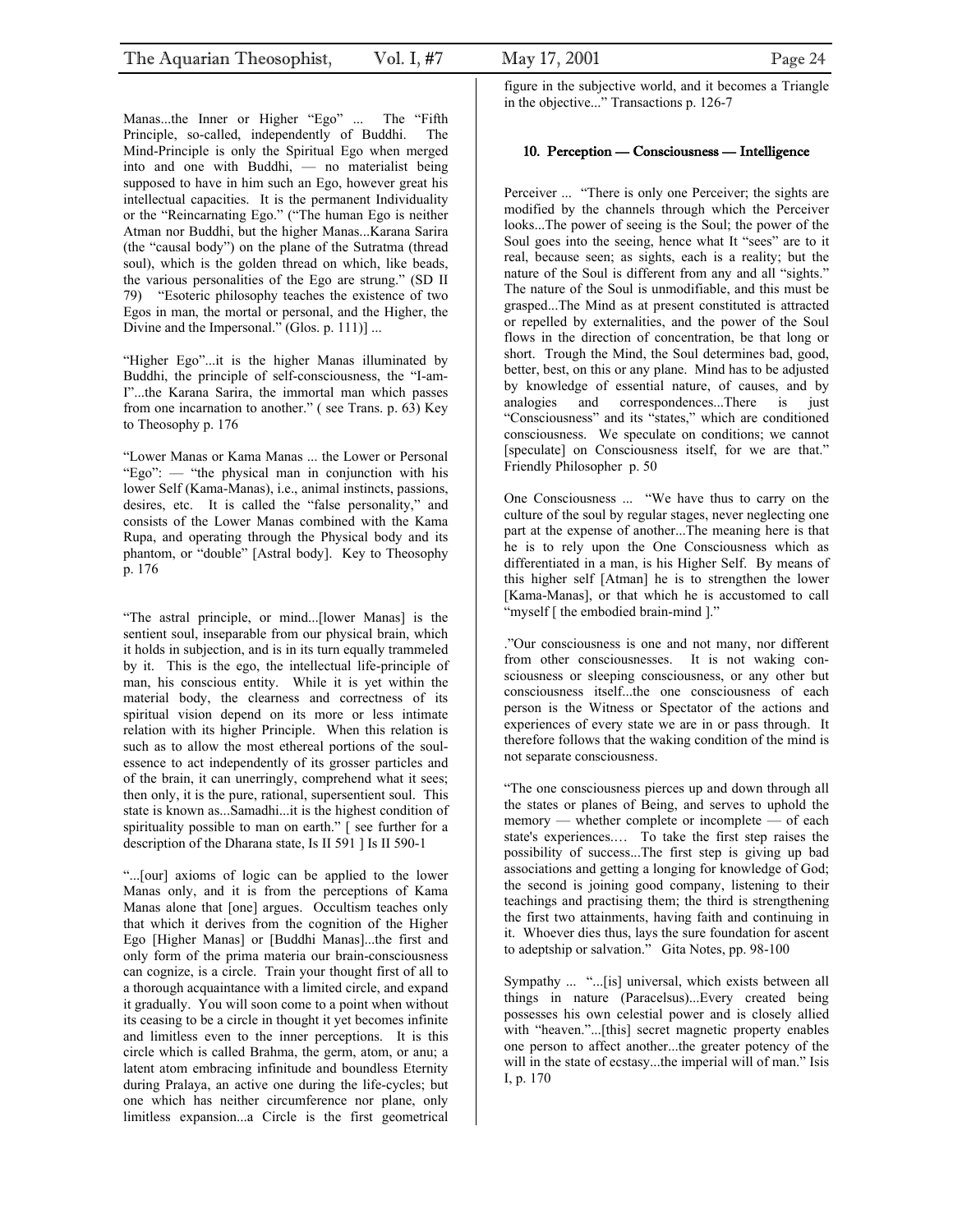### 11. Tools of Meditation

<span id="page-24-0"></span>Will ... "But the Adept has no need of any such extraneous apparatus [ceremonial magic, employed in antiquity] — the simple exertion of his will-power is allsufficient...the exercise of such will-power is the highest form of prayer and its instantaneous response. To desire is to realize in proportion to the intensity of the aspiration; and that, in its turn, is measured by inward purity." Is II 592

"Will is the exclusive possession of man on this our plane of consciousness. It divides him from the brute in whom instinctive desire only is active. Desire in its widest application, is the one creative force in the Universe. In this sense it is indistinguishable from Will; but we men never know desire under this form while we remain only men. Therefore Will and Desire are here considered as opposed...Will is the offspring of the Divine, the God in man. Desire, the motive power of the animal life. Most men live in and by desire, mistaking it for will.

He who would achieve, must separate will from desire; make Will the ruler — for desire is unstable, ever changing. Will is steady and constant."

Both will and desire are absolute creators, forming the man himself and his surroundings. But, will creates intelligently — desire, blindly and unconsciously. The man, therefore, makes himself in the likeness of his desires, unless he creates himself (anew) in the likeness of the Divine, through his Will, the "child of Light." [ see "The Elixir of Life" 5 Years of Theosophy. p. 1...]

"Man's task is two-fold: to awaken Will, to strengthen it by use, and conquest (of the desires); to make it absolute ruler within his body; and, parallel with this, to purify desire...Knowledge and Will are the tools for the accomplishment of this purification." "Will and Desire" HPB Lucifer. I p. 96

"Self-consciousness ... belongs to man and proceeds from the Self, the Higher Manas...whereas the psychic element (or Kama-Manas) is common to both animal and the human being...no physiologist...will ever solve the mystery of the human mind, in its highest spiritual manifestations, or in its dual aspect of the psychic and the noetic (or the manasic)...unless he knows something of and is prepared to admit this dual element...to admit a lower (animal), and a higher (or divine) mind in man...the "personal" and the "impersonal" Egos." "Psychic and Noetic Action" HPB Art. II pp 9-10

Free Choice ... "...by "psychic" individuality we mean that self-determining power which enables man to override circumstances...(or better) (13) call it the higher self-conscious Will..."Mind" is manas, or rather its lower reflection, which, whenever it disconnects itself, for the time being, with kama (desire, passion), becomes the guide of the highest mental faculties, and is the organ of the free-will in man physical." HPB Art II pp. 12-13

Self Knowledge: — "The first necessity for obtaining self-knowledge is to become profoundly conscious of ignorance; to feel with every fiber of the heart that one is The third, and most important is an indomitable determination to obtain and face that knowledge.

Self-knowledge of this kind is unobtainable by what men usually call "self-analysis." It is not reached by reasoning or by any brain process; for it is the awakening to consciousness of the Divine nature of man.

To obtain this knowledge is a greater achievement than to command the elements of to know the future." HPB — Lucifer Vol. 1, p. 89

Purifying Desire: "When desire is for the purely abstract — when it has lost all trace or tinge of "self" — then it has become pure. The first step towards this purity is to kill out the desire for the things of matter, since these can only be enjoyed by the separated personality. The second is to cease from desiring for oneself even such abstractions as power, knowledge, love, happiness, or fame; for they are but selfishness after all.

Life itself teaches these lessons; for all such objects are found Dead Sea fruit in the moment of attainment. This much we learn from experience. Intuitive perception seizes on the positive truth that satisfaction is attainable only in the infinite; the will makes that conviction an actual fact of consciousness, till at last all desire is centered on the Eternal." HPB — Lucifer Vol. I, p. 133

#### 12. Results of Meditation

Progress ... "All our progress is in the inner nature, and not in the physical where lives the brain...as the great Adepts live in the plane of our inner nature, it must follow that They might be actively helping every one of us...the greatest help will [come] from concentration upon the Higher Self (Atman) and aspiration towards the Higher Self. Also, if you will take some subject or sentence from the Bhagavad Gita and concentrate your mind upon that and meditate upon it, you will find much good result from it, and there is no danger in such concentration. "WQJ also indicated here the danger of Hatha Yoga practices.] WQJ Letters, p. 115

"Perfection...of body, or superhuman powers, are produced by birth, or by powerful herbs, or by incantations, penances, or mediations. [...the sole cause of permanent perfection is meditation performed in incarnations prior to that is which the perfection appears...as meditation reaches within, it affects each incarnation...]" Patanjali, p. 62

"We must discover what actions ought to be performed by us and do them for that reason, and not because of some result we expect to follow...By pursuing this practice true meditation is begun and will soon become permanent. For, one who watches his thoughts and acts so as to perform those that ought to be done, will acquire a concentration in time which will increase the power of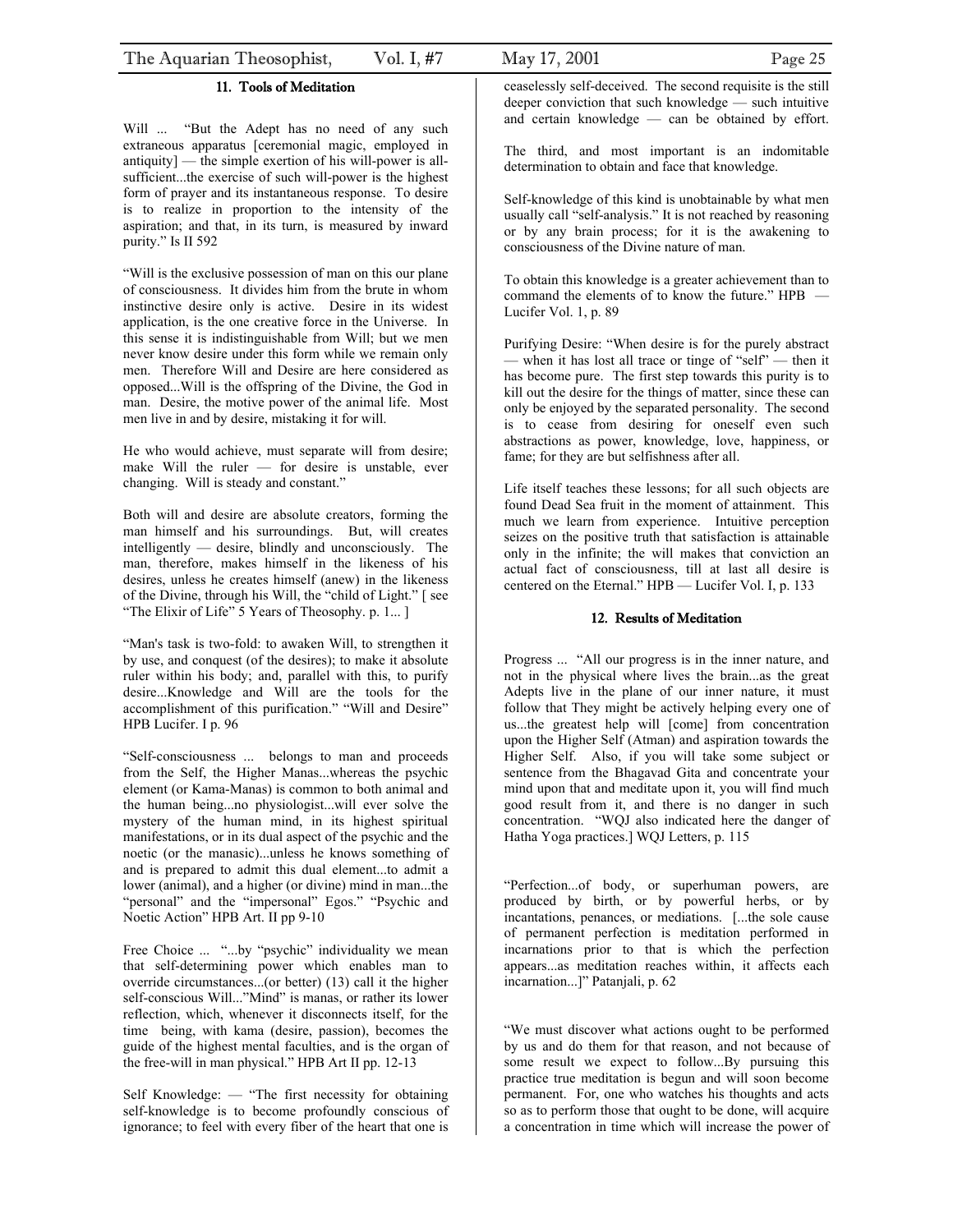<span id="page-25-0"></span>real meditation. It is not meditation to stare at a spot on the wall for a fixed period, or to remain for another space of time in a perfectly vacuous mental state which soon runs into sleep. All those things are merely forms which in the end will do no lasting good. But many students have run after these follies, ignoring the true way. The truth is, that the right method is not easy; it requires thought and mental effort, with persistency and faith...all [will] depend on self-mastery." Gita Notes 128-9

 "All true impressions come from within — from the highest Principle in us, Atma, or the Divinity which is one and the same in all. If there is nothing in the brain but impressions from the lower principles of our being, nothing to connect the Thinker with higher planes, he can but waver between these lower states. If thought is to rise further, it must me thought without a brain. Nature works by orderly processes to which we give the name of law. In the individual it is called the Will. By an act of the will all ordinary mental processes may be stopped; then the habitual center of mental action may be transcended and the ascent to the next plane made, without losing the power to perceive on this. In all such attempts we must keep the Fundamentals in view — in mind. The Spirit in man, the Perceiver, is "untouched by troubles, works, fruits of works, or desires." It seems to me that the clearest comprehension, if not understanding, of all this comes from dwelling on the idea of the Perceiver as looking into one or another of his "sheaths" and finding there the record of the actions in any or all of them.

Everything depends on what one has in mind  $-$  his fundamental conceptions of Deity, Nature, and Man, when considering or attempting to practice "concentration." The general idea on this as on other subjects and objects is purely personal. There is no selfexamination of motives, no altruism, no effort to carry out in daily life the assumed object of fitting one's self to be the better able to help and teach others, no observation of the evil effects of rushing in for "psychic development." H.P.B. says, "One has to have an unshakeable faith in the Deity within, an unlimited belief in his own power to learn; otherwise he is bound to fall into delusion and irresponsible mediumship." Here is the signpost of warning against all attempts to develop psychically before one has learned to master and guide the lower, personal self...Dwelling on the Fundamentals and the endeavor to help others is the true concentration. Mr. Judge wrote: "Thus the Will is freed from the domination of desire and at last subdues the mind itself." Friendly Philosopher, p. 400-1

"...a surer sense of truth than any manner of reasoning. This is the action of Buddhi  $-$  direct cognition  $-$  the goal to which all right philosophy and life leads. In our sincere efforts we at times may have flashes from that seat of consciousness. The great result is to have the continuous co-operation of Manas and Buddhi — higher mind and spiritual knowledge; to work as the god-man, perfect in all his parts, instead of the present sectional operation which obtains...The Doctrine of the Eye is that of the brain consciousness, composed largely of external impressions. The Doctrine of the Heart is the spiritual consciousness of the Ego — not perceived by the brain consciousness until right thought, and right action which of the intellectual side; there should be as much of the

devotional; for what is desirable is the awakening of the spiritual consciousness, the intuition — Buddhi — and this cannot be done unless the thoughts are turned that way with power and purpose. You may, if you will, set apart a certain half-hour, just before retiring and after arising as soon as possible after — and before eating. Concentrate the mind upon the Masters as ideals and facts — living, active, beneficent Beings, working in and on the plane of causes. Meditate upon this exclusively, and try to reach up to Them in thought. If you find the mind has strayed, bring it back again to the subject of meditation. The mind will stray more or less, at first, and perhaps for a long time to come, but do not be discouraged at the apparent results if unsatisfactory to your mind. The real results may not at once be apparent, but the work is not lost...

Never mind the past, for you are at the entrance of a new world to you as persons...Do not try to open conscious communication with beings on other planes. It is not the time and danger lies that way, because the power of creating one's own images, and because of the power and disposition of the dark forces to simulate beings of Light, and render futile your efforts to reach the goal. When the materials are ready the Architect will appear, but seek him not; seek only to be ready. Do the best you can from day to day, fearing nothing, doubting nothing, putting your whole trust in the Great Law, and all will be well. With the right attitude knowledge will come." ROBERT CROSBIE: — FRIENDLY PHILOSOPHER13-4

#### The "Heart Doctrine"

"The Doctrine of the Heart is the spiritual consciousness of the Ego — not perceived by the brain consciousness until right thought, and right action...attune certain centers in the brain in accord with the spiritual vibration...read the Voice of the Silence...what is desirable is the awakening of the spiritual consciousness, the intuition — Buddhi — and this cannot be done unless the thoughts are turned that way with power and purpose... ROBERT CROSBIE:. - Friendly Philosopher, pp 13-14

#### References

The following works have been quoted from here, and have in some cases only been referenced by their initials or a shortened name.

| Key to Theosophy by H.P. Blavatsky                  | Key     |
|-----------------------------------------------------|---------|
| The Yoga Aphorisms of Pataniali                     | Pat     |
| Theosophical Articles and Notes                     |         |
| Practical Occultism by W.Q.Judge                    |         |
| Bhagavad-Gita by W.Q.Judge                          | Gita    |
| Notes on the Bhagavad-Gita by W.Q.Judge Notes / N G |         |
| Letters That Have Helped Me by W.Q.Judge            | Letters |
| Theosophical Articles by W.Q.Judge (2 Volumes) WQJ  |         |
| Arts                                                |         |
| Theosophical Glossary by H.P. Blavatsky             | Glos    |
| Voice of the Silence by H.P. Blavatsky              | Voice   |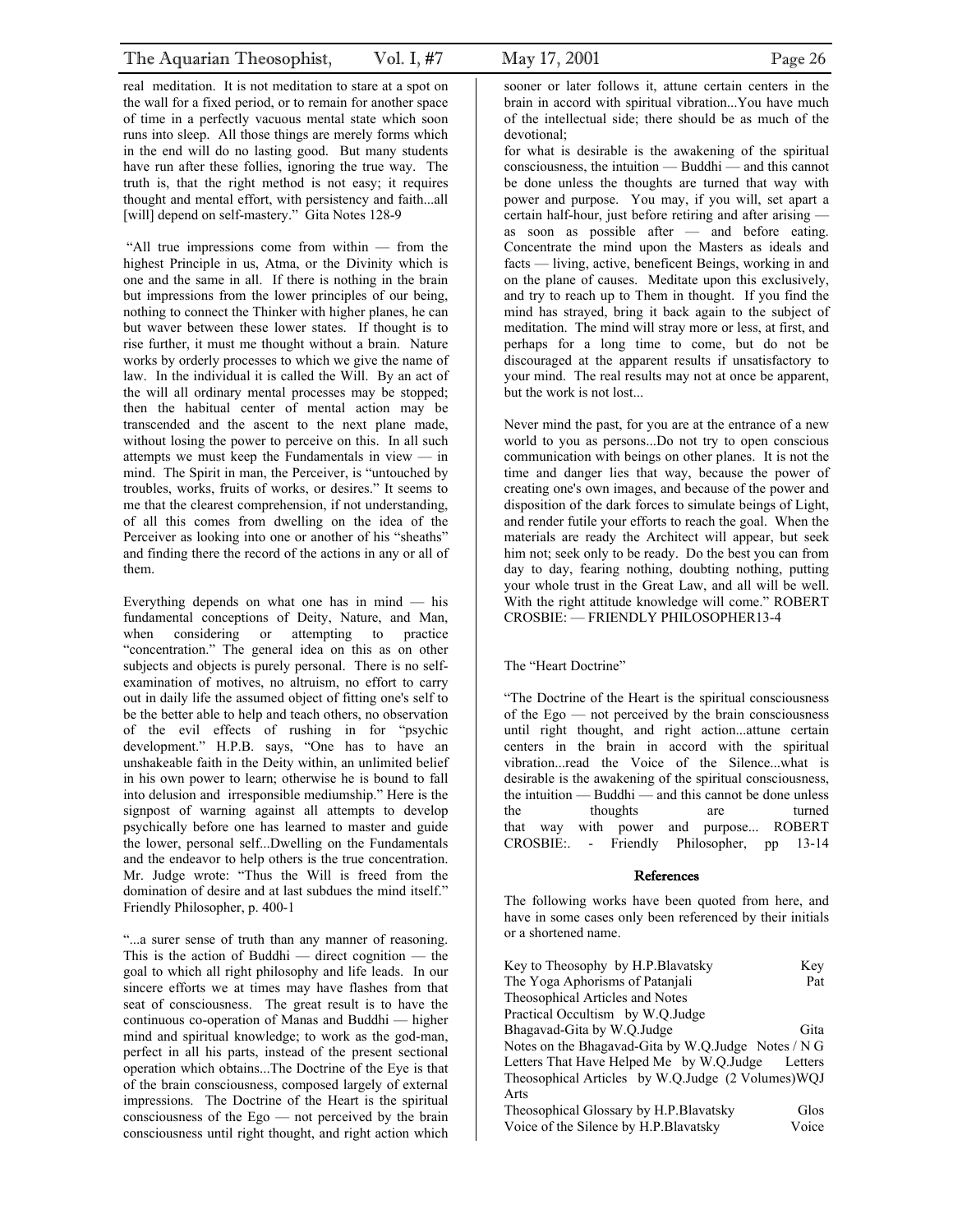<span id="page-26-0"></span>

| Transactions of the by Blavatsky Lodge            | Trans           | POINT OUT!                |
|---------------------------------------------------|-----------------|---------------------------|
| Secret Doctrine by H.P. Blavatsky (Vols I and II) | <b>SD</b>       |                           |
| Friendly Philosopher by Robert Crosbie            | FP              |                           |
| Theosophical Articles H.P. Blavatsky (3 Volumes)  |                 |                           |
|                                                   | <b>HPB</b> Arts |                           |
| Mahatma Letters to A.P. Sinnett                   | ML.             | [continued from           |
| Isis Unveiled by H.P. Blavatsky (Vols I and II)   | Is              |                           |
| Five Years of Theosophy                           |                 |                           |
| Lucifer Magazine by H.P. Blavatsky                | Lucif           | <b>Question:</b>          |
|                                                   |                 | and after a communication |

Note: where 'idem' is shown take the previous reference.

#### Further references

Further references useful as subjects for study:

Self study and mediation, Lucifer, Vol 1, p. 89

On self-knowledge, Lucifer, Vol. I, p. 133...

On purifying desire, Theosophical Articles & Notes, pp. 49-53

Truth and Relativity, Theosophical Articles & Notes pp. 53-54

Law and Comic Evolution, HPB Articles, II 92

Magic and motive, WQJ - Path Vol. 6, p. 320-1

Universal Mind (idem), Vol. 6, p. 321-2

Changing one's nature, WQJ Articles I p. 512-3

Higher Planes of Consciousness, WQJ Forum Ans. 116-7

Mental Obstructions to Meditation, WQJ Forum Ans. p. 8

Mysterious Power of Meditation, WQJ Epitome pp 25-6

Spiritual Development, Theosophical Articles & Notes, p. 203

If any *AQUARIAN THEOSOPHIST* subscribers do not have easy access to one of the above references and would like to see it, let us know, we will print it in one of our issues.

### **It stands a never ending contradiction SEND YOUR MEETING SCHEDULE FOR If stands a never ending contradiction** POSTING (ultinla@juno.com) **always being created and destroyed**

FREQUENTLY ASKED QUSTIONS: How do I subscribe? **Write [ultinla@juno.com](mailto:ultinla@juno.com) and request that you be put on the list. Also write us if** *Aquarian Theosophist* **won't open properly, as we have several ways of sending it and can adapt the one coming your way to your equipment.**

### POINT OUT THE WAY

[continued from Issue #6]

**Question:** Chapter 2 says that each of the seven principles of man is derived from one of the seven great first divisions of the Universe. What are the seven great divisions of the Universe?

**Answer:**If we recall the statement of the seven great divisions of the Kosmos given by Mr. Judge in this chapter, we will find him saying that the universe evolves in seven ways and seven planes in all worlds, and that the divisions may be roughly stated as: **The Absolute, Spirit, Mind, Matter Will, Akasa and Life.** These are represented in everything that is, with this distinction, that in the Kosmos as a whole, all seven of these great Principles are inherently universal and therefore impersonally active; in the case of the beings below Man, they are not individually active but sporadically active, as in the four lower human principles; while in any man, whether considered as a human being or as a Mahatma, all these seven principles are actually active individually; that is, *he can operate them, divert them, direct them himself.* [TO BE CONTINUED]

Finis. The COSMOS

Endless in its vastness Extending for infinity Somehow repeating itself Is the Cosmos

Like the human mind Having no end and no beginning Holding all, yet holding none.

It holds the key to life itself<br>Feeling the pain of a mother's loss Yet never really loosing anything at all

But what really is the cosmos? It is some proverbial being controlling all Or is it just a jumbled arrangements of beings, Random in placement But perhaps it is just something else, Something beyond we call Human perception.

> — Elan Matlovsky (4/14/01) (14 years. old)